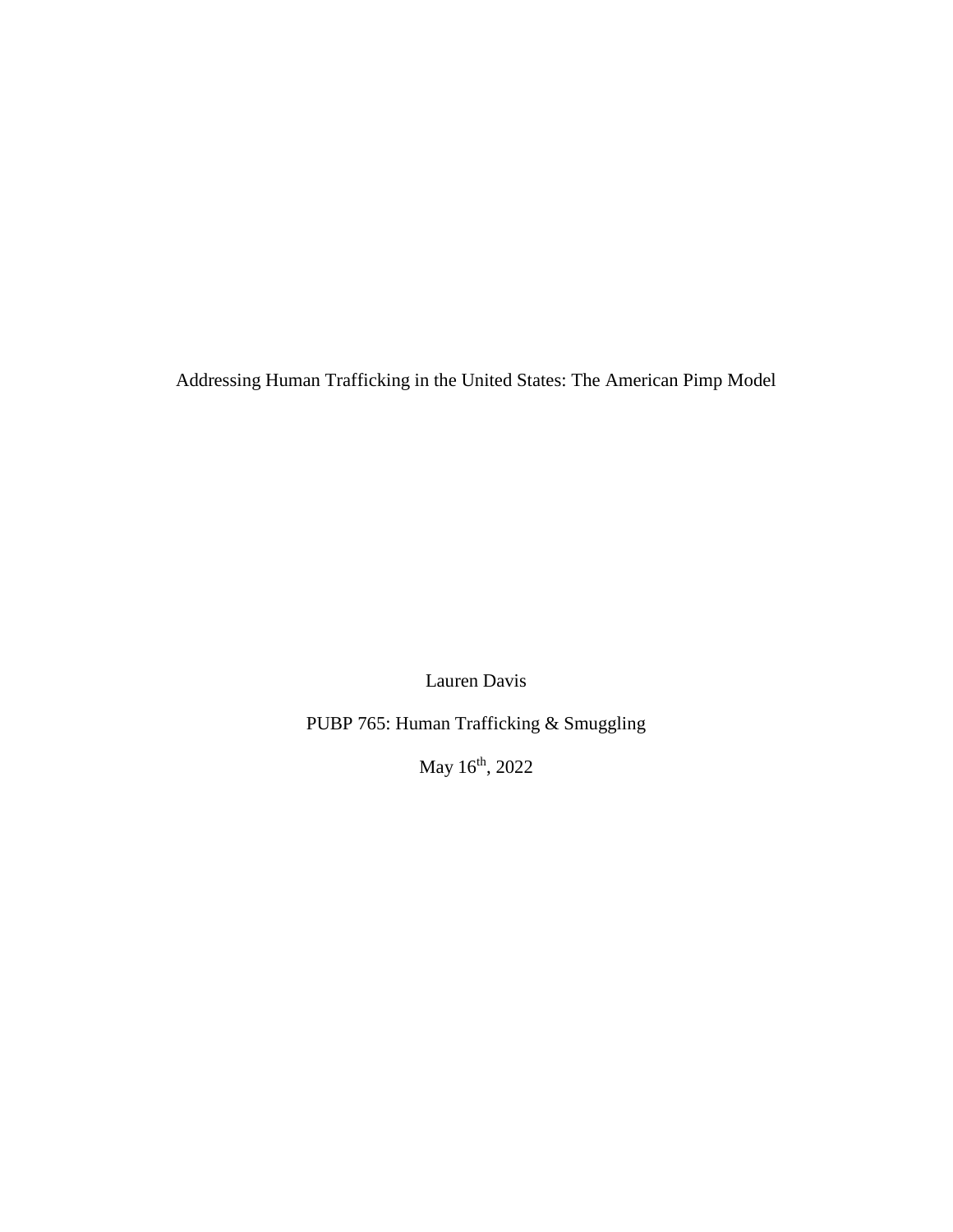Introduction:

The American pimp model is a form of human trafficking exclusive to the United States. Pimps profit from sexually exploiting their victims and will use the victim's vulnerabilities to maintain their control. While many individuals are under the impression that pimps work as a form of managers for consenting prostitutes, this is not always the case. Many cases of pimping involve the criteria that makes up sex trafficking.

The advancement of technology has opened new doors of opportunity for traffickers regarding the recruitment of victims and facilitation of their crimes using platforms like social media sites and online advertisements. Additionally, businesses such as hotels are used by pimps to facilitate the sexual exploitation of their victims. This paper plans to discuss the characteristics of pimping, the methodologies used by pimps, how advancements in technology have helped to facilitate pimping, the current responses to pimping, and finally to provide several recommendations to address the problem of pimping in the U.S.

### Sex Trafficking Definitions:

The Trafficking Victims Protection Act (TVPA) was created in 2000 and reauthorized five times since then. Nonetheless, the definition of human trafficking has remained the same throughout its reauthorizations. The TVPA defines human trafficking as, "sex trafficking in which a commercial sex act is induced by force, fraud, or coercion, or in which the person induced to perform such act has not attained 18 years of age; or, the recruitment, harboring, transportation, provision, or obtaining of a person for labor or services, through the use of force,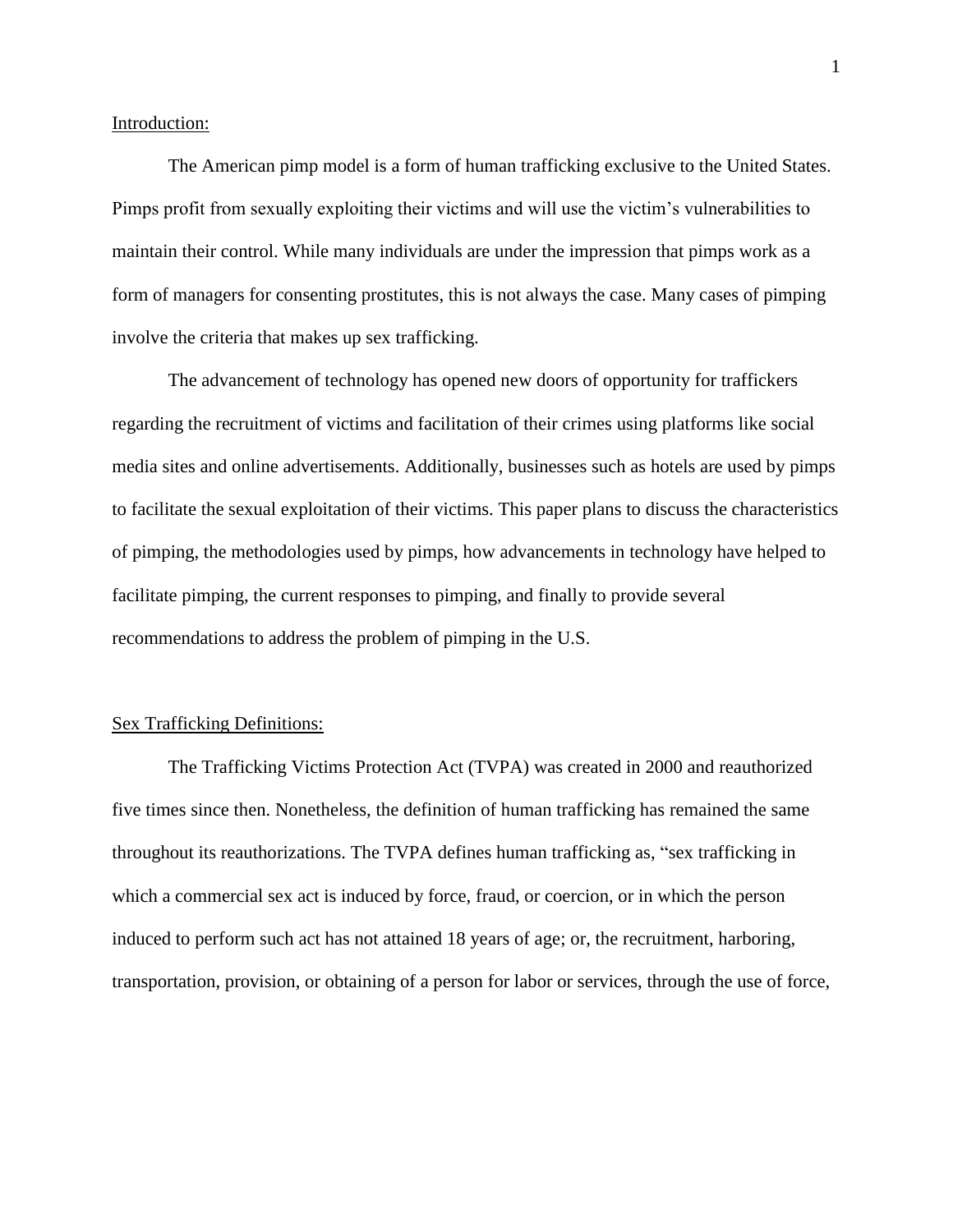fraud, or coercion for the purpose of subjection to involuntary servitude, peonage, debt bondage, or slavery."<sup>1</sup>

Given this definition, cases of human trafficking consist of the act, the means, and a purpose. The act may consist of recruiting, transporting, harboring, receiving, patronizing, or soliciting an individual by means of force (or threat of force), fraud, coercion or deception, for the purpose of exploitation, in this case sexual.<sup>2</sup> It is important to note that if a child under the age of 18 is engaging in commercial sex acts, they are automatically considered to be victims of sex trafficking regardless of the means used. Minors are incapable of giving consent, and even if an individual initially gives consent to their pimp, the actions by the pimp to sexually exploit them automatically render their initial consent irrelevant.<sup>3</sup>

According to the 2021 Trafficking in Persons Report (TIP Report), the United States falls under tier 1 regarding efforts to combat human trafficking, meaning that it fully meets the minimum standards for the elimination of human trafficking.<sup>4</sup> However, being on the tier 1 list does not mean that there is no room for improvement. The 2021 TIP report states numerous areas needing improvement in combatting human trafficking in the U.S. such as victim assistance and protection, increased investigation of labor trafficking cases, adoption of more inclusive policies, and increased survivor engagement.<sup>5</sup>

While some may think of sex trafficking as an extremely elaborate crime, the Federal Human Trafficking Report highlights the important point that more often than not traffickers

<sup>1</sup> United States of America, *Victims of Trafficking and Violence Protection Act of 2000,* Public Law 106–386 106th Congress, 114 Stat. 1464. <https://www.congress.gov/106/plaws/publ386/PLAW-106publ386.pdf>

<sup>2</sup> United Nations: Office on Drugs and Crime, "The Crime: Defining Human Trafficking," United Nations, accessed May 5, 2022,<https://www.unodc.org/unodc/en/human-trafficking/crime.html>

<sup>3</sup> Office on Trafficking in Persons, "Fact Sheet: Human Trafficking," U.S. Department of Health & Human Services, accessed May 5, 2022, <https://www.acf.hhs.gov/otip/fact-sheet/resource/fshumantrafficking>

<sup>4</sup> United States Department of State, "2021 Trafficking in Persons Report," U.S. Department of State, 2021, 584 <https://www.state.gov/reports/2021-trafficking-in-persons-report/>

<sup>5</sup> United States Department of State, 584-595.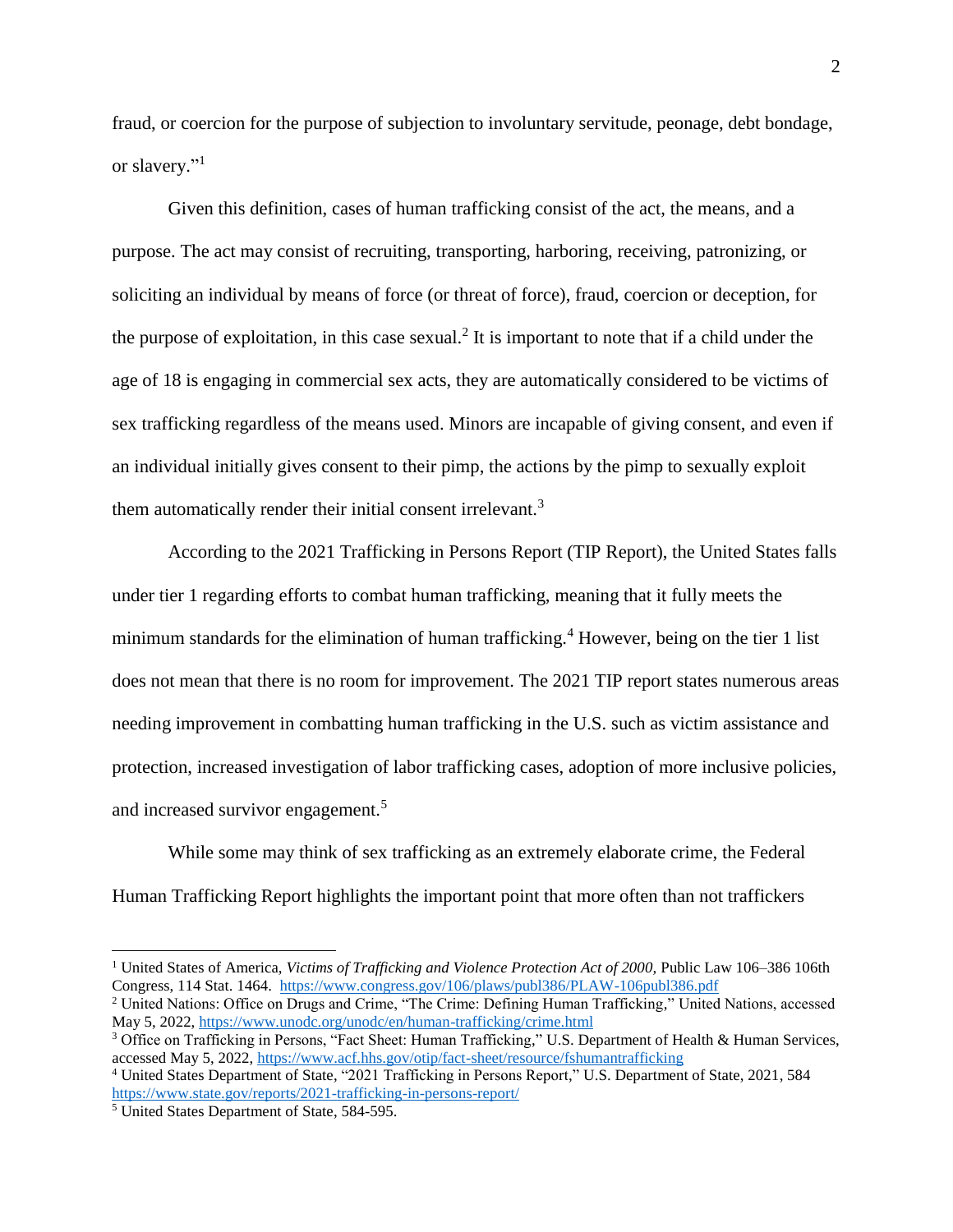operate independently. In fact, in 2020 only 5% of active sex trafficking cases filed by the federal government involved formal organized crime groups or gangs, as opposed to 59% of active sex trafficking cases which were found to be not criminal network-directed, or those carried out by pimps.<sup>6</sup>

Finally, it should be noted that certain attributes about individuals can put them at a higher risk of victimization than others. Traffickers prey on vulnerable individuals to victimize and profit from. Characteristics such as socioeconomic levels, gender, sexuality, mental health, age, immigration status, and disability status all converge to put certain individuals at a heightened risk of falling victim to traffickers. Pimps are likely to target individuals who come from the same racial, ethnic, or cultural groups as themselves. Additionally, pimps prey on victims who have not received a proper education, are unemployed and cannot find a job, those who have been engaged in prostitution previously, and those who have experienced sexual abuse in the past.<sup>7</sup>

## Characteristics of Pimping:

 $\overline{a}$ 

The Merriam-Webster dictionary defines a pimp as, "a criminal who is associated with, usually exerts control over, and lives off the earnings of one or more prostitutes".<sup>8</sup> While the common misconception about pimping is that it involves consenting prostitutes working for their own financial gain, most times this is simply not the case. It is imperative that it be noted that while pimping differs from prostitution due the involvement of a person's agency, the two are

<sup>6</sup> Human Trafficking Institute, "2020 Federal Human Trafficking Report," *Human Trafficking Institute,* 2020, 42, <https://traffickinginstitute.org/federal-human-trafficking-report/>

 $^7$  Erinn Valine, "The Demand Side of Sex Trafficking in Minnesota: The Who, Where, and Why-And What We Can Do about It," *Mitchell Hamline Law Review* 45, (2019): 79.

<sup>&</sup>lt;sup>8</sup> Merriam-Webster.com Dictionary, s.v. "pimp," accessed May 6, 2022, [https://www.merriam](https://www.merriam-webster.com/dictionary/pimp)[webster.com/dictionary/pimp.](https://www.merriam-webster.com/dictionary/pimp)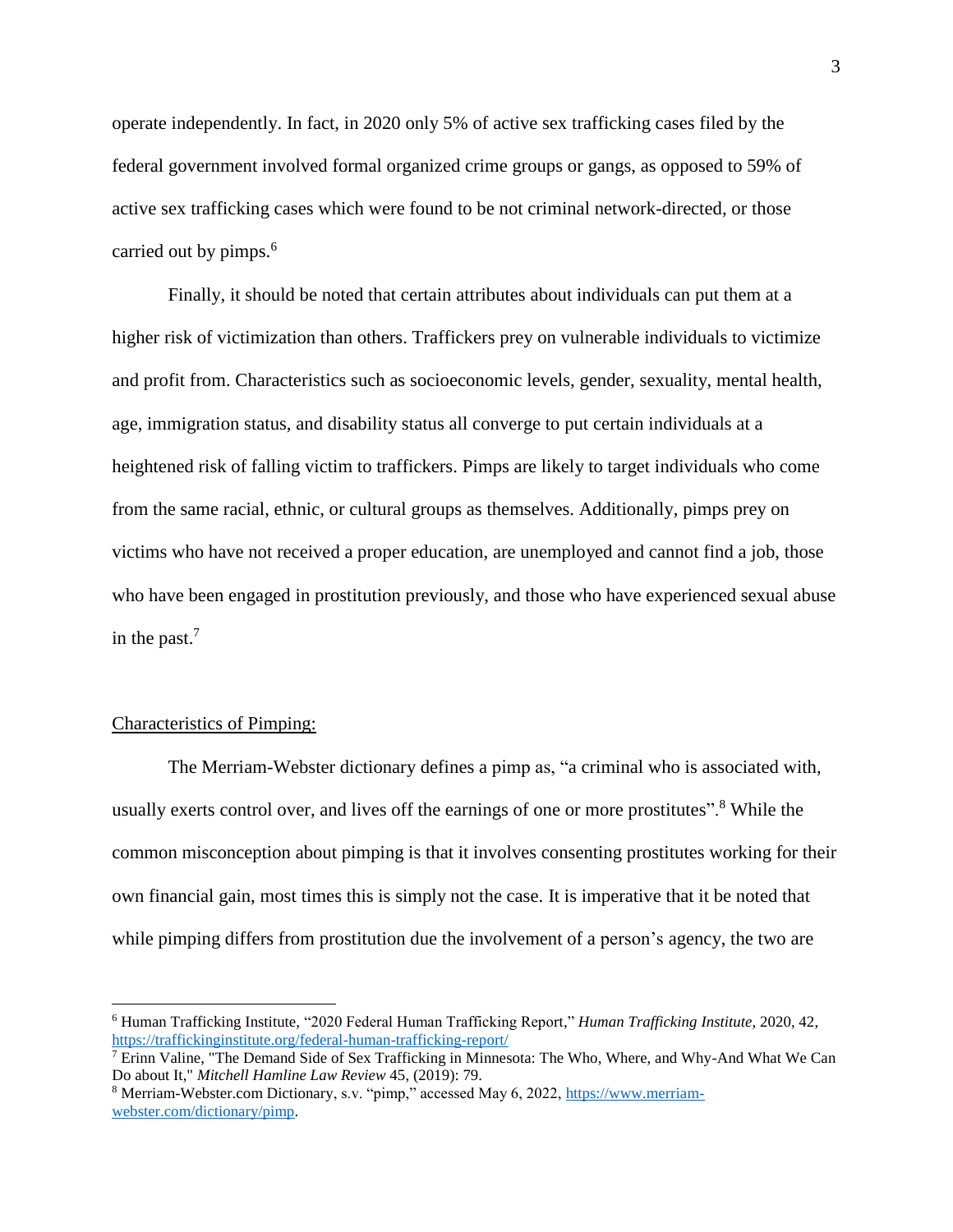also inextricably linked through the issue of supply and demand.<sup>9</sup> The demand for prostitution commonly results in more cases of sexual exploitation looking to meet the supply and make more profits.

The American pimp model of trafficking is characterized by high consumption and small savings.<sup>10</sup> Sex trafficking allows for high profits because unlike drugs or counterfeit goods, victims can be sold and resold repeatedly. While pimps make high profits from their victims, they end up spending a large amount of their profits on material goods. Shelley (2010) writes that "pimps dissipate their large incomes of several hundred thousands of dollars annually on expensive clothes, jewelry, and automobiles rather than saving their money or laundering it into the legitimate economy".<sup>11</sup> Their flashy appearance only helps to convince their victims that they can give them whatever they dream of. Pimps get involved in pimping for many different reasons. Some of the reasons most noted for becoming involved in pimping are noted as "neighborhood influence, family exposure to sex work, lack of job options, and encouragement from a significant other or acquaintance". $12$ 

Due in part to their appearance, pimps have been glorified in the media through music and movies. Men are depicted as tough, masculine, powerful, and seemingly having it all. Through song lyrics boasting about their manipulation and abuse of women, pimps gain the respect of other men and even inspire them to want to become pimps as well to live this glorified

<sup>&</sup>lt;sup>9</sup> John Elrod, "Filling the Gap: Refining Sex Trafficking Legislation to Address the Problem of Pimping," *Vanderbilt Law Review 68,* no. 3 (2019), 973-975, <https://scholarship.law.vanderbilt.edu/cgi/viewcontent.cgi?article=1187&context=vlr>

<sup>10</sup> Louise Shelley, *Human Trafficking: A Global Perspective*, New York: Cambridge University Press, 2010, Accessed April 28, 2022, ProQuest Ebook Central, 123.

<sup>&</sup>lt;sup>11</sup> Louise Shelley, 125.

<sup>&</sup>lt;sup>12</sup> Meredith Dank et al., "Estimating the Size and Structure of the Underground Commercial Sex Economy in Eight Major U.S. Cities," *The Urban Institute.* (March, 2014), 2,

[https://www.urban.org/sites/default/files/publication/22376/413047-estimating-the-size-and-structure-of-the](https://www.urban.org/sites/default/files/publication/22376/413047-estimating-the-size-and-structure-of-the-underground-commercial-sex-economy-in-eight-major-us-cities_0_1.pdf)[underground-commercial-sex-economy-in-eight-major-us-cities\\_0\\_1.pdf](https://www.urban.org/sites/default/files/publication/22376/413047-estimating-the-size-and-structure-of-the-underground-commercial-sex-economy-in-eight-major-us-cities_0_1.pdf)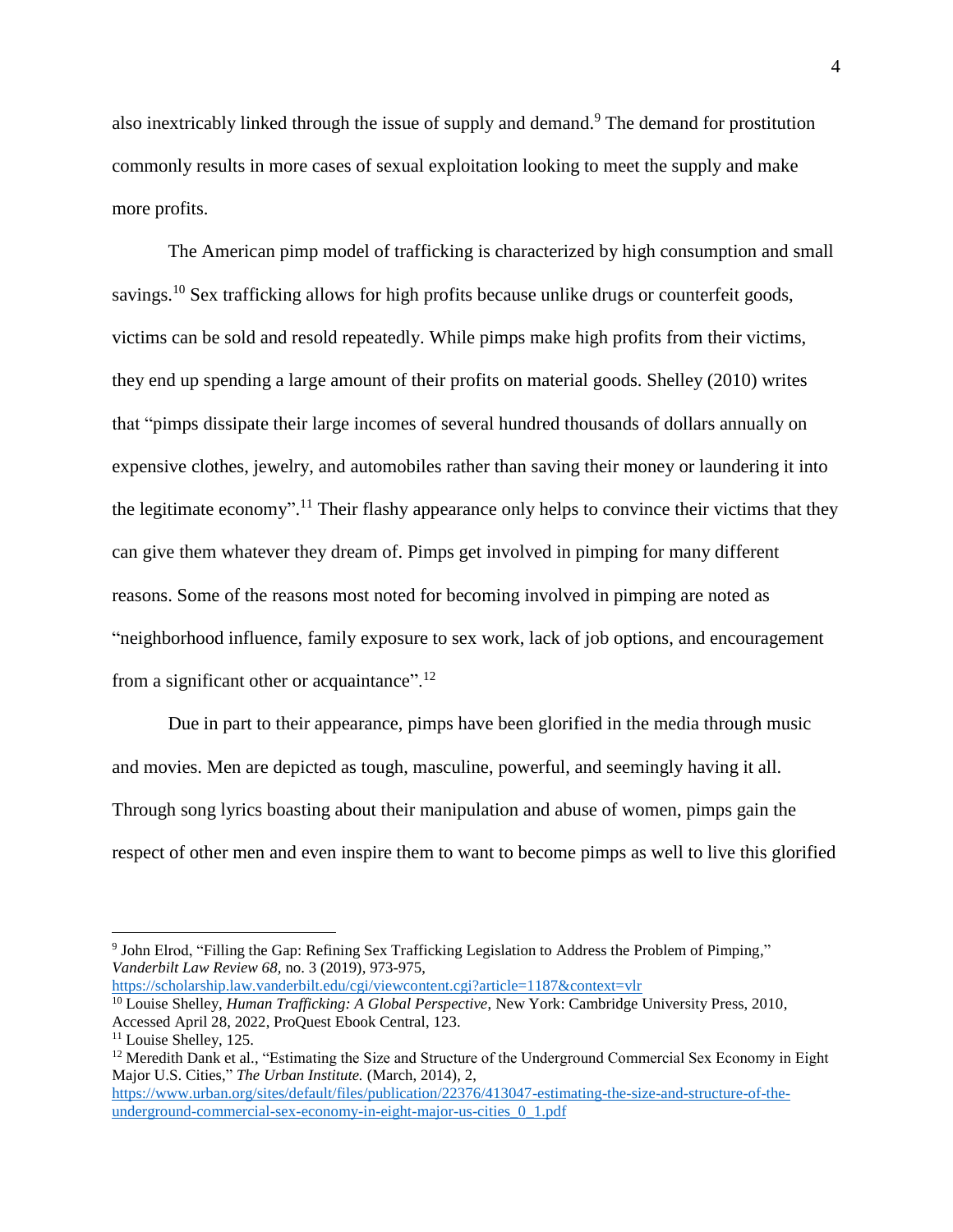lifestyle.<sup>13</sup> For example, rapper Too \$hort released a song in 1995 titled "Ain't Nothing Like Pimpin'" in which he says, "Nuthin' like pimpin'... I'll make the White House a hoe house, and all the pimps to just set up shops like they do in Vegas. Legalize pimpin' for all the playas. Puttin' fine ass bitches in the streets and the hood. Every year a n-word trade for a new Fleetwood [Cadillac]"<sup>14</sup> More recent lyrics are found in Frenzo Harami's song "Chaabian Boyz" released in 2019 which aired on BBC radio, in which he says, "I had a white girl I used to call a cash machine. I got 20 white girls and they all trap for me. They all in the flats laying on their back for P. So I can burn this bridge, I'm still turning tricks, and if I'm turning bricks then a third is mix. Yeah, hoes working"<sup>15</sup>

Additionally, the ways in which the media portrays women in relation to pimps promotes misogyny and the sexualization and dehumanization of women. Women are depicted as being submissive to their pimps, obeying their every word and seemingly "consenting" of their exploitation. Movies such as "Hustle & Flow" depict the story of a pimp with dreams of becoming a rapper, with the song "It's Hard Out Here for a Pimp" going on to win an Oscar for Best Original Song in 2005.<sup>16</sup>

The types of coercion used by pimps can be both physical and nonphysical. While physical coercion involves force, threats of harm, and restraint, nonphysical coercion involves psychological manipulation as well as deception. One example of nonphysical coercion comes from the case of A.B. v. Marriott International Inc. (2020) in which the victim A.B. (18 years old) met her trafficker through an online dating website and decided to meet up with him in real

<sup>13</sup> Ronald Weitzer and Charis E. Kubrin, "Misogyny in rap music: A content analysis of prevalence and meanings," *Men and masculinities* 12, no. 1 (2009): 3-29. <https://journals.sagepub.com/doi/pdf/10.1177/1097184X08327696>

<sup>&</sup>lt;sup>14</sup> Ronald Weitzer and Charis E. Kubrin, 21.

<sup>15</sup> "Chaabian Boyz", *Genius,* March 23, 2019, <https://genius.com/Frenzo-harami-chaabian-boyz-lyrics> <sup>16</sup> Mike Bedard, "Original Song – Every Oscar Winning Song, Ranked," Studio Binder, October 28, 2019, <https://www.studiobinder.com/blog/best-original-song/>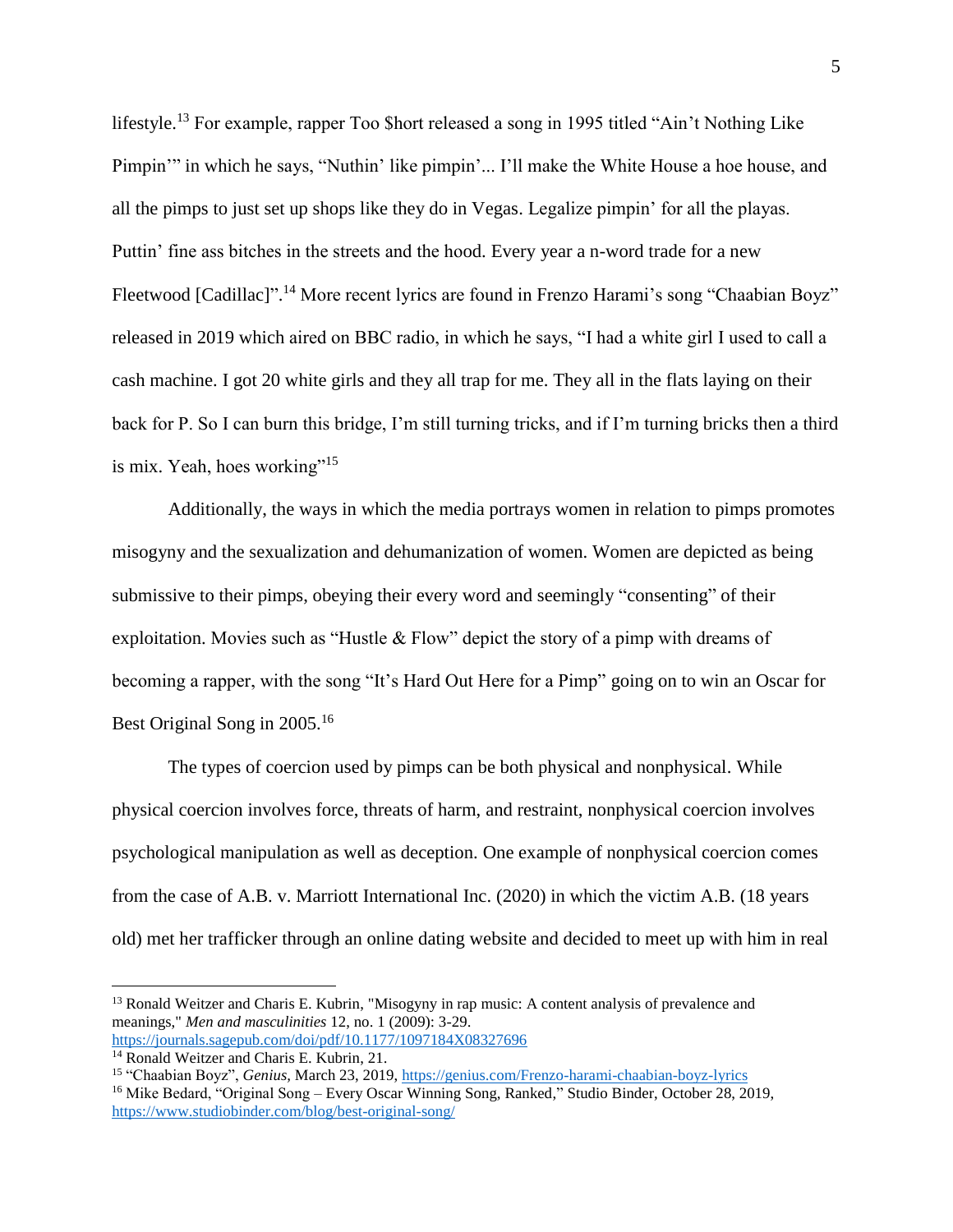life under the promise of a romantic relationship, as well as a place for her to stay.<sup>17</sup> Upon meeting up with the man she met online, she was then taken to a hotel, raped, and then exploited by him for several years, enduring phycological torment, physical, and verbal abuse.<sup>18</sup> Additionally, an example of physical coercion is seen in the case of U.S. v. Kirby (2015) where it was stated that in order to gain and maintain compliance of victims, trafficker Tremayne Kirby would hit, body-slam, shake, and threaten his victims, forcing them to engage in prostitution.<sup>19</sup>

Reed et. al. state that, "three types of relationships led to commercial sexual exploitation: friends, family, and boyfriend".<sup>20</sup> Having a strong connection with the victim allows the pimp to have more control over them and complicates the situation as the victim may not see themselves as a victim. However, while it is less common, it is also possible for pimps to have no prior relationship with their victims, recruiting them through kidnapping or abduction. Regardless of if there was a prior relationship between the pimp and the victim, to gain control over their victims, pimps will target and take advantage of victim's vulnerabilities. These include things such as providing housing, supplying drugs and/or alcohol, giving a sense of family, or falsely advertising an economic opportunity.

#### Methodology/Modus Operandi:

 $\overline{a}$ 

As stated previously, in recruiting their victims, pimps look for vulnerable individuals who they believe will be easy targets. They may offer solutions to the victims' problems, convince the victim to comply through courtship, incur a debt over the victim that they say they

<sup>17</sup> A.B. v. Marriott International Inc., NO. 2:19-05770, (E.D. PA. July 6, 2020), 2.

<sup>18</sup> A.B. v. Marriott International Inc., NO. 2:19-05770, (E.D. PA. July 6, 2020), 2.

<sup>&</sup>lt;sup>19</sup> Department of Justice, "Franklin County Man Sentenced on Human Trafficking Charges," Department of Justice, November 8, 2015.

<sup>&</sup>lt;sup>20</sup> Shon Reed et al., "Friends, Family, and Boyfriends: An Analysis of Relationship Pathways Into Commercial Sexual Exploitation," *Child Abuse & Neglect* 90*,* (2019): 1, <https://doi.org/10.1016/j.chiabu.2019.01.016>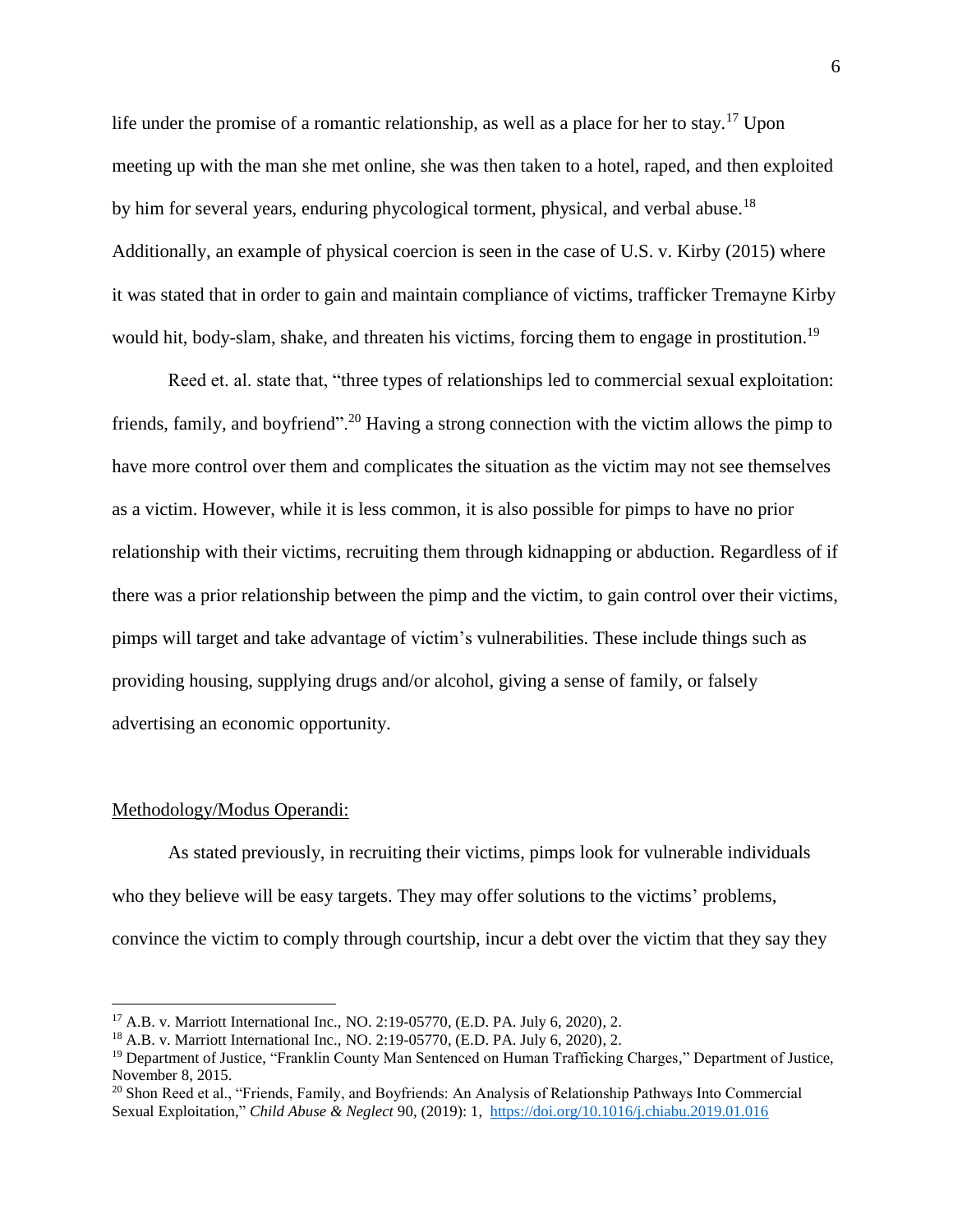must pay off through sexual services, offer drugs and/or alcohol in exchange for sex, or use the authority of their relationship with the victim against them.<sup>21</sup> As for victim demographics, the Federal Human Trafficking Report notes that based on federally prosecuted cases in the U.S. in 2020, victims in human trafficking prosecutions consisted of 3% men, 3% boys, 44% women, and 50% girls. $^{22}$ 

There are multiple vulnerabilities found to be common amongst sex trafficking victims, one of which is substance dependency. Victims with addictions to drugs or alcohol are more likely to be targeted by pimps who are able to coerce them into sex trafficking by providing them with the drugs or alcohol that they desire. In fact, in active criminal cases from 2020, the most common preexisting vulnerability found in sex trafficking victims was substance dependency, comprising  $43\%$  of cases.<sup>23</sup>

The second most common vulnerability found in active criminal cases from 2020 was having run away from home  $(30\%)$ .<sup>24</sup> This is a vulnerability particularly common amongst runaway youth. When youth experience hardships, stress, or abuse at home, they may run away, unknowingly making themselves targets for pimps. Runaway youth may engage in survival sex under their pimp who promises to provide for them, however this "survival sex" is really sex trafficking. Moreover, minors in general are also extremely vulnerable to become victims of sex trafficking.

Undocumented migrant status is the third most common preexisting vulnerability found amongst victims in active criminal sex trafficking cases from 2020 at 13%.<sup>25</sup> Pimps may

<sup>21</sup> Alexandra Duncan and Dana DeHart, "Provider Perspectives on Sex Trafficking: Victim Pathways, Service Needs, & Blurred Boundaries," *Victims & Offenders*, 14:4 (2019), 510-531, DOI: 10.1080/15564886.2019.1595241

<sup>22</sup> Human Trafficking Institute. "2020 Federal Human Trafficking Report," *Human Trafficking Institute,* (2020), 43, <https://traffickinginstitute.org/federal-human-trafficking-report/>

<sup>&</sup>lt;sup>23</sup> Human Trafficking Institute, 43.

<sup>24</sup> Human Trafficking Institute, 43.

<sup>25</sup> Human Trafficking Institute, 43.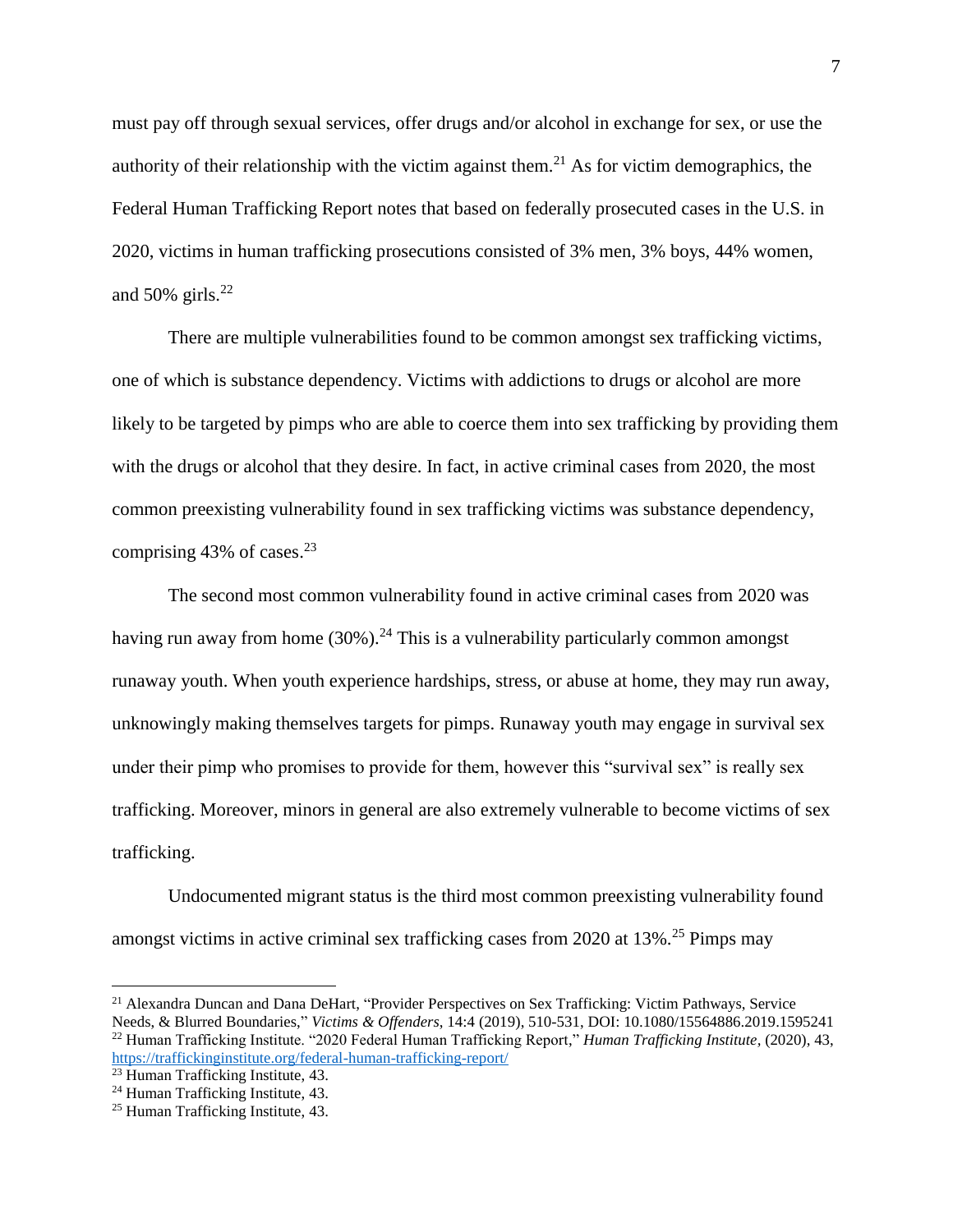withhold documents from victims to prevent them from leaving or threaten to report them to law enforcement should they not comply. Undocumented victims of sexual exploitation may also have difficulty coming forward because they don't speak English or have very minimal understanding, as well as fear of deportation.

Those in the foster care system were found amongst 10% of victim's preexisting vulnerabilities in active sex trafficking cases from 2020.<sup>26</sup> In her presentation "Past is Present: The Historical Effects of the Sex Trade on Women and Girls of Color Today", Cherice Hopkins discusses how involvement in the child welfare system can increase a child risk of victimization, and notes that 57% of girls in foster care are girls of color.<sup>27</sup> Foster care can thus be a pipeline to sex trafficking. Inattention by adults due to the large numbers of children in the system can lead to missing the signs of sexual exploitation, or otherwise being unresponsive to this issue. Pimps may target those within the foster care system, enticing them with promises of love or a sense of family.

Additionally, 10% of victims had homelessness as a preexisting vulnerability in active sex trafficking cases from 2020.<sup>28</sup> Hopkins notes the fact that many young people live in shelters, and of them, 30% are sexually exploited.<sup>29</sup> For homeless individuals, propositions of well-paying work by pimps may seem like a financial opportunity that can help them get on their feet, however pimps keep the wages that their victims make through sexual exploitation, which only keeps them further under their control.

<sup>26</sup> Human Trafficking Institute, 43.

<sup>27</sup> Cherice Hopkins, "Past Is Present: Historical Effects of Sex Trade on Women/Girls of Color Today," Vimeo, (n.d.), video, https://vimeo.com/416106659.

<sup>&</sup>lt;sup>28</sup> Human Trafficking Institute. "2020 Federal Human Trafficking Report", 43.

<sup>29</sup> Cherice Hopkins, "Past Is Present: Historical Effects of Sex Trade on Women/Girls of Color Today," Vimeo, (n.d.), video, https://vimeo.com/416106659.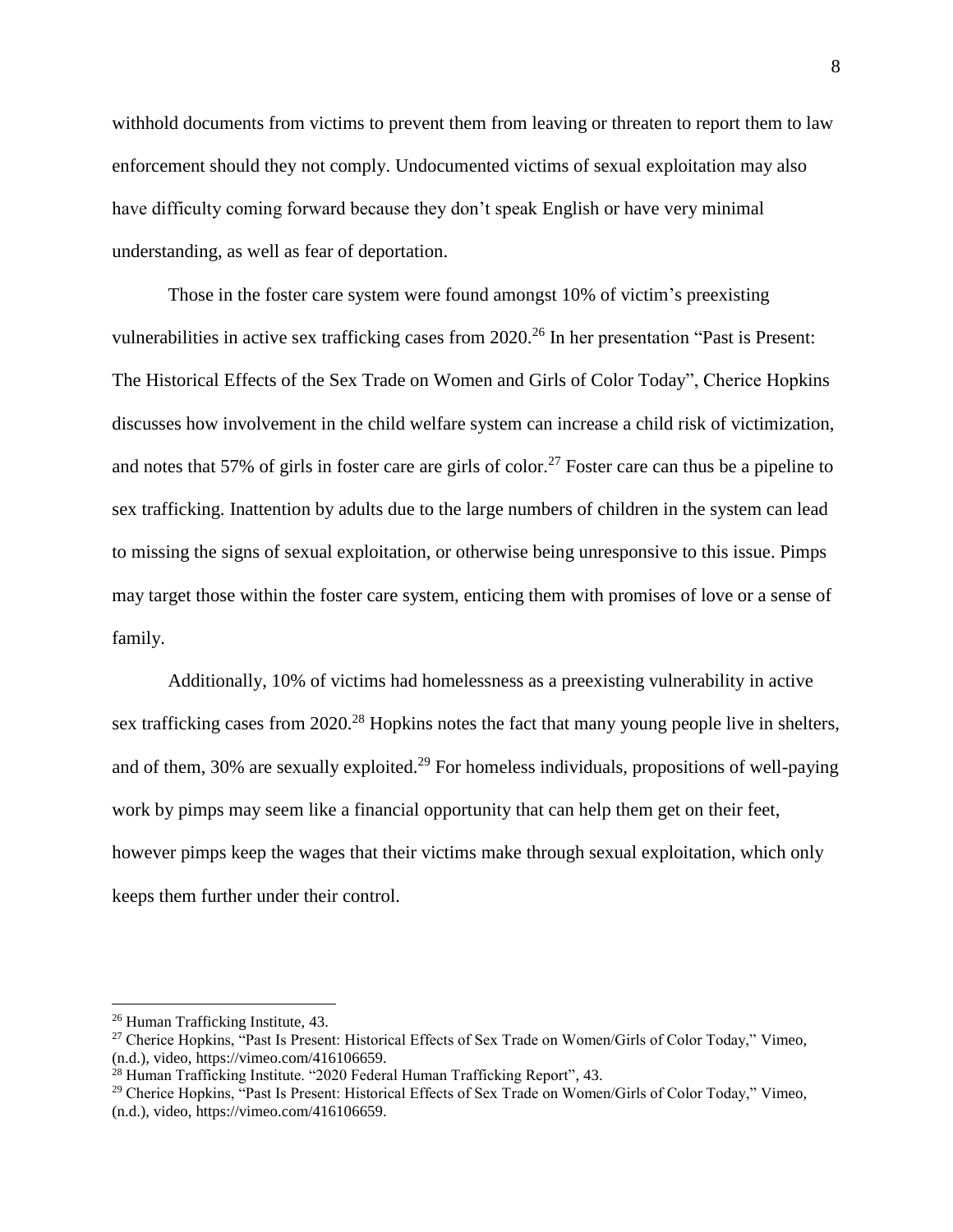The final preexisting vulnerability found among 9% of active criminal sex trafficking cases in 2020 was having been trafficked in the past.<sup>30</sup> When victims are not properly assisted through their exit process, or not protected after their exit from their pimp, they may end up being re-trafficked. Moira Heiges (2009) notes that "Without professional treatment from police and social service providers, victims remain vulnerable to being re-trafficked, or becoming traffickers themselves after years of conditioning in the trade".<sup>31</sup> With this being said, it is crucial for victims to receive the proper help to ensure that they are able to properly re-enter society in order to lessen their likelihood of being re-trafficked.

When observing how pimps recruit their victims, one of the common ways this is done is through the lover boy, or the Romeo pimp. Duncan and Dehart (2019) write that Romeo pimps "use the guise of a romantic relationship with the victim before coercing or persuading her to sell herself for sex"<sup>32</sup>. The strategy used by Romeo pimps involves heavy mental and emotional manipulation of the victim, perhaps making promises about opportunities or a bright future. The Romeo pimp might take the victim out on dates, acting like he can take care of them, when in reality his plan is to sexually exploit them for profit.

Another form of recruitment that is used by pimps to obtain their victims is called the gorilla pimp. This form of recruitment involves heavy use of violence in order to control and dominate the victim.<sup>33</sup> Victims may be kidnapped and forced into prostitution, feeling as if they

<sup>30</sup> Human Trafficking Institute, 43

<sup>&</sup>lt;sup>31</sup> Moira Heiges, "From the inside out: Reforming state and local prostitution enforcement to combat sex trafficking in the United States and abroad," *Minnesota Law Review* 94 (2009): 428.

<sup>&</sup>lt;sup>32</sup> Alexandra C. Duncan and Dana DeHart, "Provider Perspectives on Sex Trafficking: Victim Pathways, Service Needs, & Blurred Boundaries," Victims & Offenders, 2019, DOI: 10.1080/15564886.2019.1595241 [https://www.researchgate.net/profile/Dana-](https://www.researchgate.net/profile/Dana-Dehart/publication/332276371_Provider_Perspectives_on_Sex_Trafficking_Victim_Pathways_Service_Needs_Blurred_Boundaries/links/5d19f1bd92851cf4405a5272/Provider-Perspectives-on-Sex-Trafficking-Victim-Pathways-Service-Needs-Blurred-Boundaries.pdf)

[Dehart/publication/332276371\\_Provider\\_Perspectives\\_on\\_Sex\\_Trafficking\\_Victim\\_Pathways\\_Service\\_Needs\\_Blur](https://www.researchgate.net/profile/Dana-Dehart/publication/332276371_Provider_Perspectives_on_Sex_Trafficking_Victim_Pathways_Service_Needs_Blurred_Boundaries/links/5d19f1bd92851cf4405a5272/Provider-Perspectives-on-Sex-Trafficking-Victim-Pathways-Service-Needs-Blurred-Boundaries.pdf) [red\\_Boundaries/links/5d19f1bd92851cf4405a5272/Provider-Perspectives-on-Sex-Trafficking-Victim-Pathways-](https://www.researchgate.net/profile/Dana-Dehart/publication/332276371_Provider_Perspectives_on_Sex_Trafficking_Victim_Pathways_Service_Needs_Blurred_Boundaries/links/5d19f1bd92851cf4405a5272/Provider-Perspectives-on-Sex-Trafficking-Victim-Pathways-Service-Needs-Blurred-Boundaries.pdf)[Service-Needs-Blurred-Boundaries.pdf](https://www.researchgate.net/profile/Dana-Dehart/publication/332276371_Provider_Perspectives_on_Sex_Trafficking_Victim_Pathways_Service_Needs_Blurred_Boundaries/links/5d19f1bd92851cf4405a5272/Provider-Perspectives-on-Sex-Trafficking-Victim-Pathways-Service-Needs-Blurred-Boundaries.pdf)

<sup>&</sup>lt;sup>33</sup> Anthony Marcus et al., "Conflict and agency among sex workers and pimps: A closer look at domestic minor sex trafficking," *The ANNALS of the American Academy of Political and Social Science* 653, no. 1 (2014): 225-246.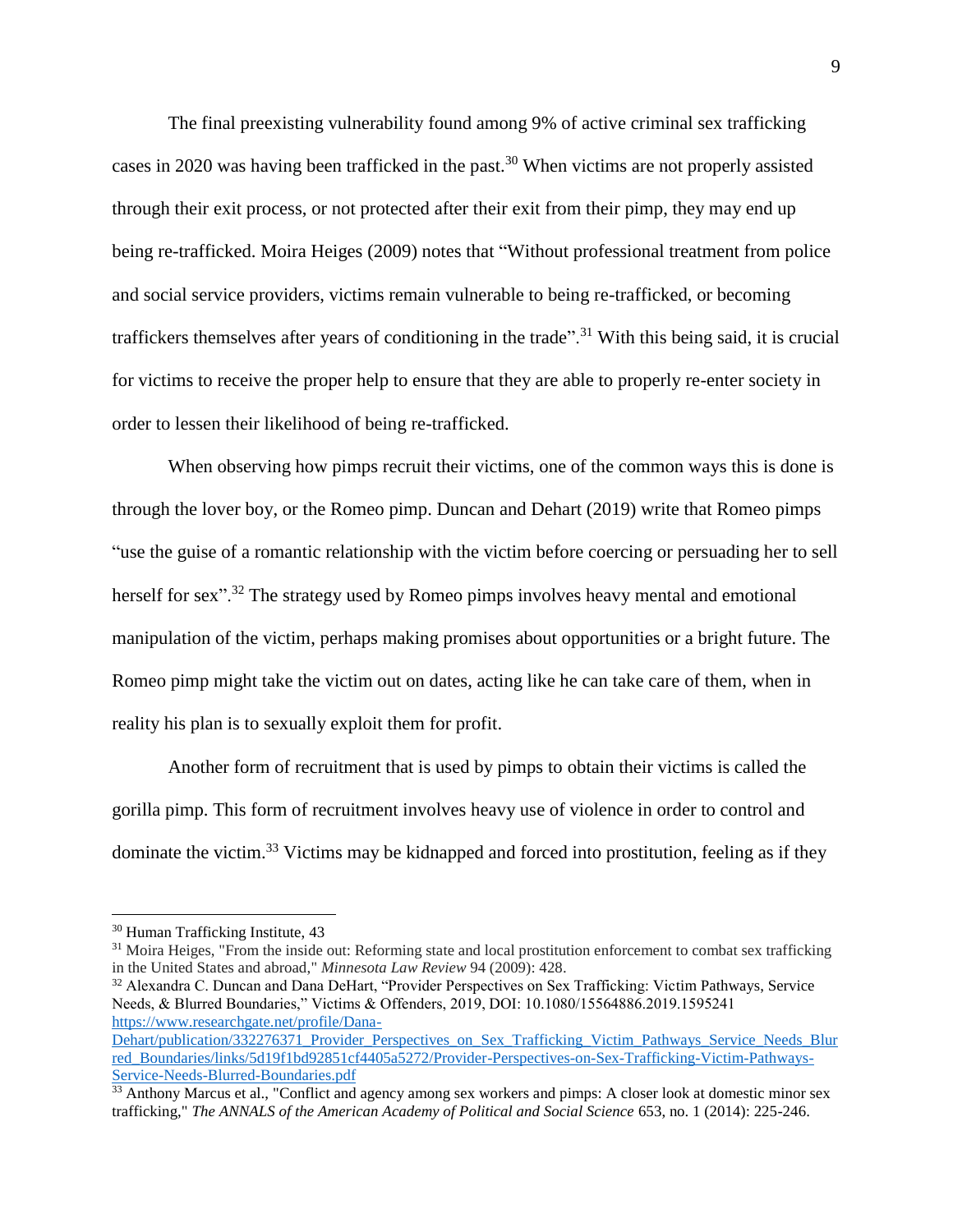have no other choice but to comply for fear of being beaten or abused.<sup>34</sup> Many times, pimps will have quotas that their victims must meet. Should their victim not meet their quota, they may be subject to physical abuse by the gorilla pimp.<sup>35</sup> Instilling fear in the victim works to ensure that they will not run to the police or other outside sources to attempt to escape their situation.

Women can also play the role of pimps. Many times, the role of female victims transitions from victim to offender. In a study done by Roe-Sepowitz et al. (2015), it was found that there are five types of female pimps: madam/business partner, family, girilla, handler, and bottom.<sup>36</sup> The madam/business partner pimp is known as the manager and trainer of the victims.<sup>37</sup> The family pimp is typically a female parent or family member, but can also be a female pimp who acts in a loving way towards victims.<sup>38</sup> The third type of female pimp, the "girilla pimp," takes on the same meaning as the male gorilla pimp, however the word has been altered to emphasize the intragender violence that it entails.<sup>39</sup> The handler pimp is a female pimp involved in the recruitment, harboring, and moving of victims.<sup>40</sup> Finally, the bottom type of female pimp is one who works for a higher up pimp carrying out tasks such as recruiting victims, training victims, and disciplining victims, as well as following other demands from the bigger  $pimp.<sup>41</sup>$ 

<sup>&</sup>lt;sup>34</sup> Dominique Roe-Sepowitz et al., "The sexual exploitation of girls in the United States: The role of female pimps," *Journal of Interpersonal Violence* 30, no. 16 (2015): 2814-2830.

<sup>35</sup> Fernando Camacho, "Sexually Exploited Youth: A View from the Brench," *Touro L. Rev.* 31 (2014): 377.

<sup>36</sup> Dominique Roe-Sepowitz et al., 2821.

<sup>&</sup>lt;sup>37</sup> Dominique Roe-Sepowitz et al., 2821-2826.

<sup>38</sup> Dominique Roe-Sepowitz et al., 2823.

<sup>39</sup> Dominique Roe-Sepowitz et al., 2823.

<sup>40</sup> Dominique Roe-Sepowitz et al., 2824.

<sup>41</sup> Dominique Roe-Sepowitz et al., 2825.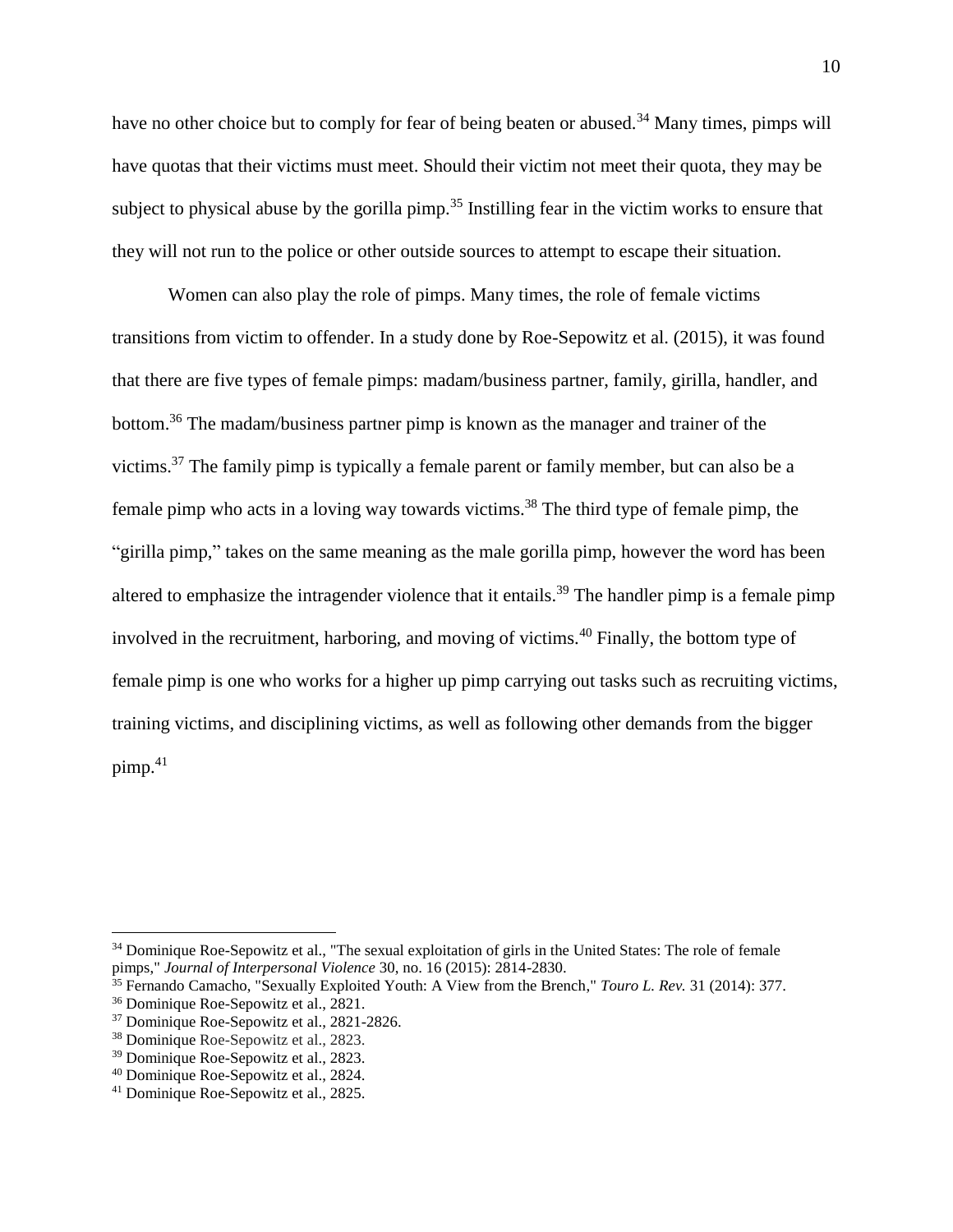How Companies Help Facilitate Pimping:

*Hotels:*

 $\overline{a}$ 

Many times, sex trafficking will intersect with legitimate businesses. It is common for pimps to conduct their operations out of hotels, where they may rent multiple rooms to keep several girls. There are many signs that shady business is taking place within hotels. A.C. v. Red Roof Inns Inc et al. (2020) note these signs as:

"an excess of condoms in rooms, individuals carrying or flashing large amounts of cash, excessive amounts of cash stored in the room, renting two rooms next door to each other, declining room service for several consecutive days, significant foot traffic in and out of room(s), men traveling with multiple women who appear unrelated, women known to be staying in rooms without leaving, women displaying physical injuries or signs of fear and anxiety, guests checking in with little or no luggage, hotel guests who prevent another individual from speaking for themselves, or a guest controlling another's identification documents".<sup>42</sup>

While some hotel staff are not trained on the signs of sexual exploitation or trafficking, many hotel staff are not innocently unaware of occurrences in their hotels and should report their suspicions to the appropriate personnel.

Additionally, there are many reports of relationships between pimps and people that work at hotels. One example comes from the previous case of A.C. v. Red Roof Inns Inc et al. (2020), which notes that, "A.C.'s trafficker paid cash for the room in which they lived for those summer months, and it was a common practice at the Quality Inn® Hotel and Suites Central that the entire top floor was reserved for and inhabited by pimps and the women they were trafficking for

<sup>42</sup> A.C. v. Red Roof Inns Inc. et al., NO. 2:19- cv-04965, (S.D. O.H. E.D. February 6, 2020), 9.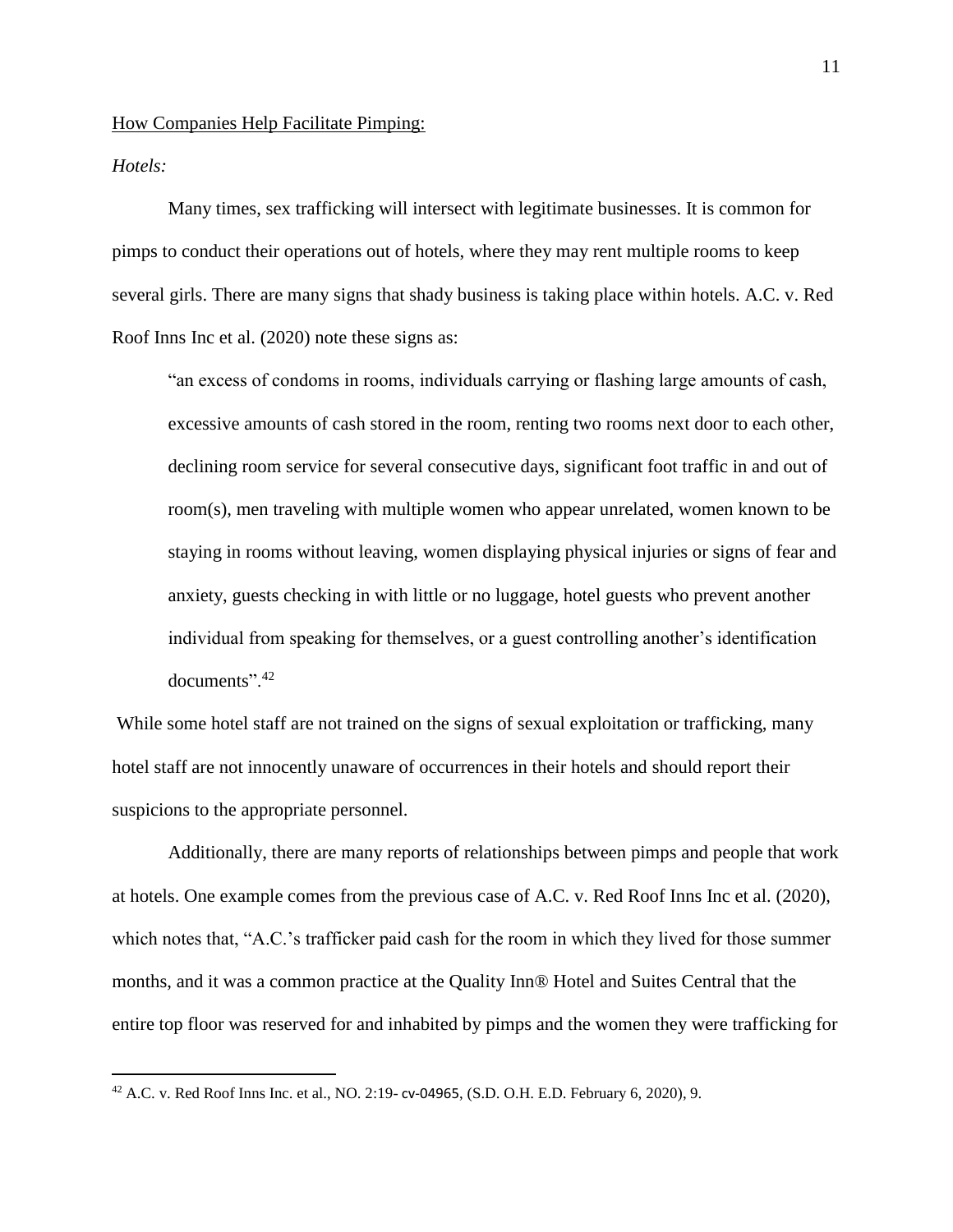commercial sex. These sex traffickers were allowed to stay at the hotel unreported as long as each pimp paid an extra fee to the front desk."<sup>43</sup> Here, we see several signs that sexual exploitation is occurring, and yet the hotel is accepting of this behavior so long as they receive extra payments for turning the other way. Another example can be found in the case of C.K. v. Wyndham Hotels & Resorts, Inc. et al. (2019) where it is said that C.K.'s pimp normally operated out of a certain hotel location because "he felt so comfortable there".<sup>44</sup> This just further shows how hotels can allow (knowingly or unknowingly) pimps to commit their crimes right from under their noses.

# *Technology:*

 $\overline{a}$ 

While cases against hotels show how companies can be complacent in allowing pimps to sexually exploit their victims, these same cases also underscore the use of technology by pimps to target victims and conduct their business. Technology has evolved significantly over the past decade which has helped pimps to facilitate their crimes. Pimps no longer have to rely on exploiting their victims on street corners in order to make their profits, although this does still occur. Technology and the internet have allowed for more privacy in committing their crimes, which helps them to avoid law enforcement. People therefore feel safer purchasing sexual services online because it diminishes their risk of being caught, thus increasing the demand of sexual services. While the common pimp may not be sophisticated enough to use the dark web or deep web to carry out their crimes, they do use things like social media and online ads to recruit victims and exploit them for profit.

Minors are major users of the internet and are unaware of the dangers that come with surfing the web. Anyone can pretend to be anyone online, and since children are young and

<sup>43</sup> A.C. v. Red Roof Inns Inc. et al., NO. 2:19- cv-04965, (S.D. O.H. E.D. February 6, 2020), 28.

<sup>44</sup> C.K. v. Wyndham Hotels and Resorts Inc et al., NO. 3:19-cv-01412, (M.D. F.L. December 9, 2019), 49.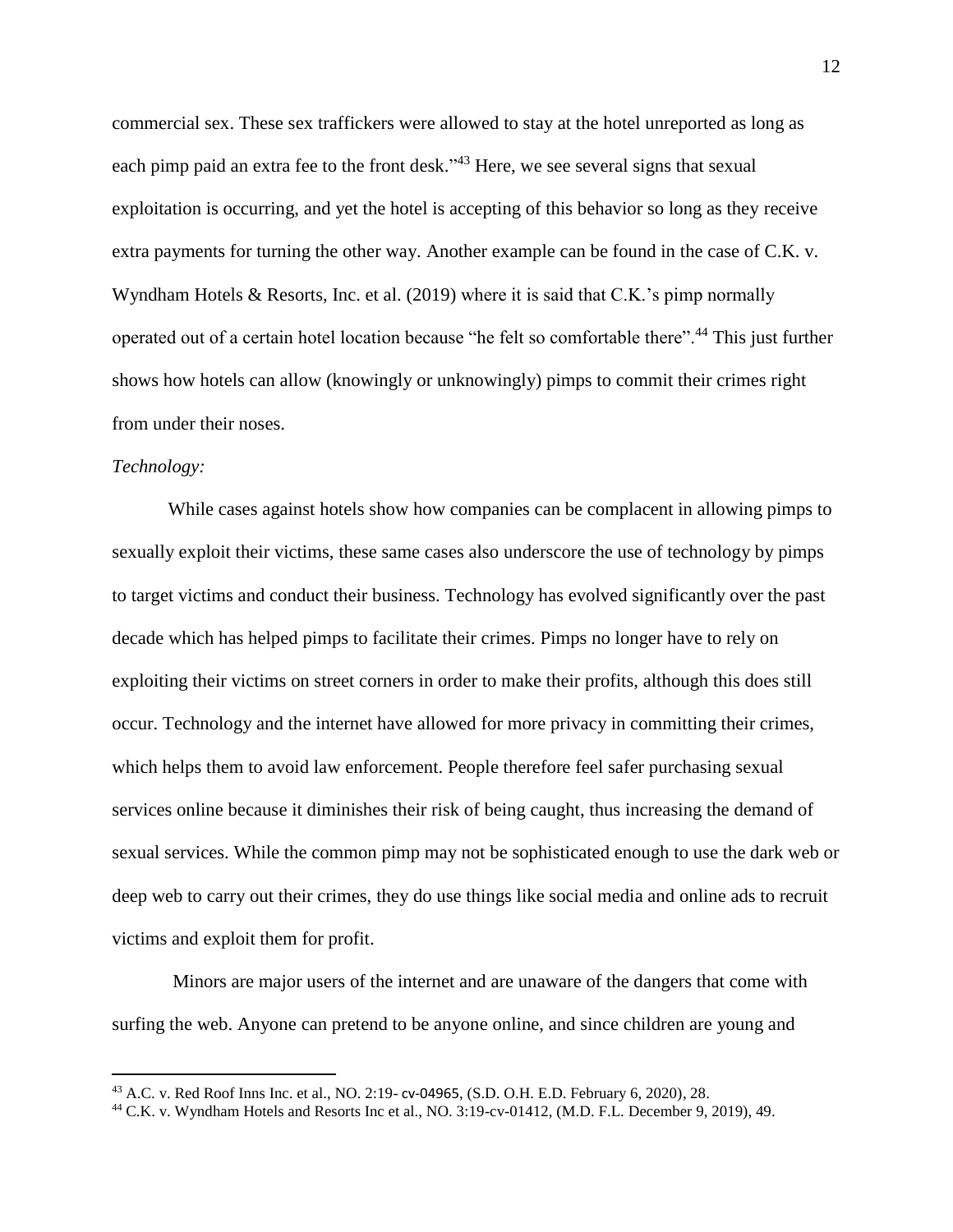naïve, they are more likely to believe whatever is being told to them. It was found that, "Social media is more likely to be used to groom domestic minor sex trafficking victims who are 15 years of age or younger…and that most recent domestic minor sex trafficking victims initially got to know the individuals who would become their traffickers online".<sup>45</sup> In the case of E.B. v Howard Johnson et al. (2021), E.B. was 17 when she was contacted online by a  $3<sup>rd</sup>$  party who introduced her to her pimp on Instagram.<sup>46</sup> She then met up with him in person where he withheld her documents, forcing her into sexual exploitation and physically and psychologically abusing her. $47$ 

Another example of pimps using social media comes from the case of H.H. v. G6 Hospitality et al. (2019). In this case, H.H.'s pimp took advantage of her emotional and financial vulnerability after meeting her online and proposing a relationship, as she was homeless, jobless, and staying at a domestic violence shelter with her children. <sup>48</sup> She was then coerced into sexual exploitation by both threats of violence and actual violence, as well as use of drugs.<sup>49</sup>

Pimps also use the internet to advertise their victims to potential buyers. In the case of U.S. v Thomas (2015), the National Center for Missing and Exploited Children (NCMEC) received an alert that content possibly depicting a minor had been published on Backpage.com advertising for the sale of sexual services.<sup>50</sup> Thankfully, law enforcement officers posing as buyers were able to schedule a "date" with the victim and were able to rescue her upon their arrival at the hotel where she was being kept.<sup>51</sup> Additionally, in the case of Jane Doe v. Natraj

<sup>45</sup> Jennifer E. O'Brien and Wen Li, "The role of the internet in the grooming, exploitation, and exit of United States domestic minor sex trafficking victims," *Journal of Children and Media,* 14:2, (2020), 187-203, DOI: 10.1080/17482798.2019.1688668

<sup>46</sup> E.B. v. Howard Johnson et al., NO. 2:21-02901, (U.S. NJ. March 11, 2021), 2.

<sup>47</sup> E.B. v. Howard Johnson et al., NO. 2:21-02901, (U.S. NJ. March 11, 2021), 2.

<sup>48</sup> H.H. v. G6 Hospitality et al., NO. 19- 00755, (S.D. OH. E.D. March 3, 2019), 13.

<sup>49</sup> H.H. v. G6 Hospitality et al., NO. 19- 00755, (S.D. OH. E.D. March 3, 2019), 14.

<sup>50</sup> U.S. v. Thomas, NO. 3:14- 00031, (U.S. CT. January 13, 2015), 1.

<sup>51</sup> U.S. v. Thomas, NO. 3:14- 00031, (U.S. CT. January 13, 2015), 2.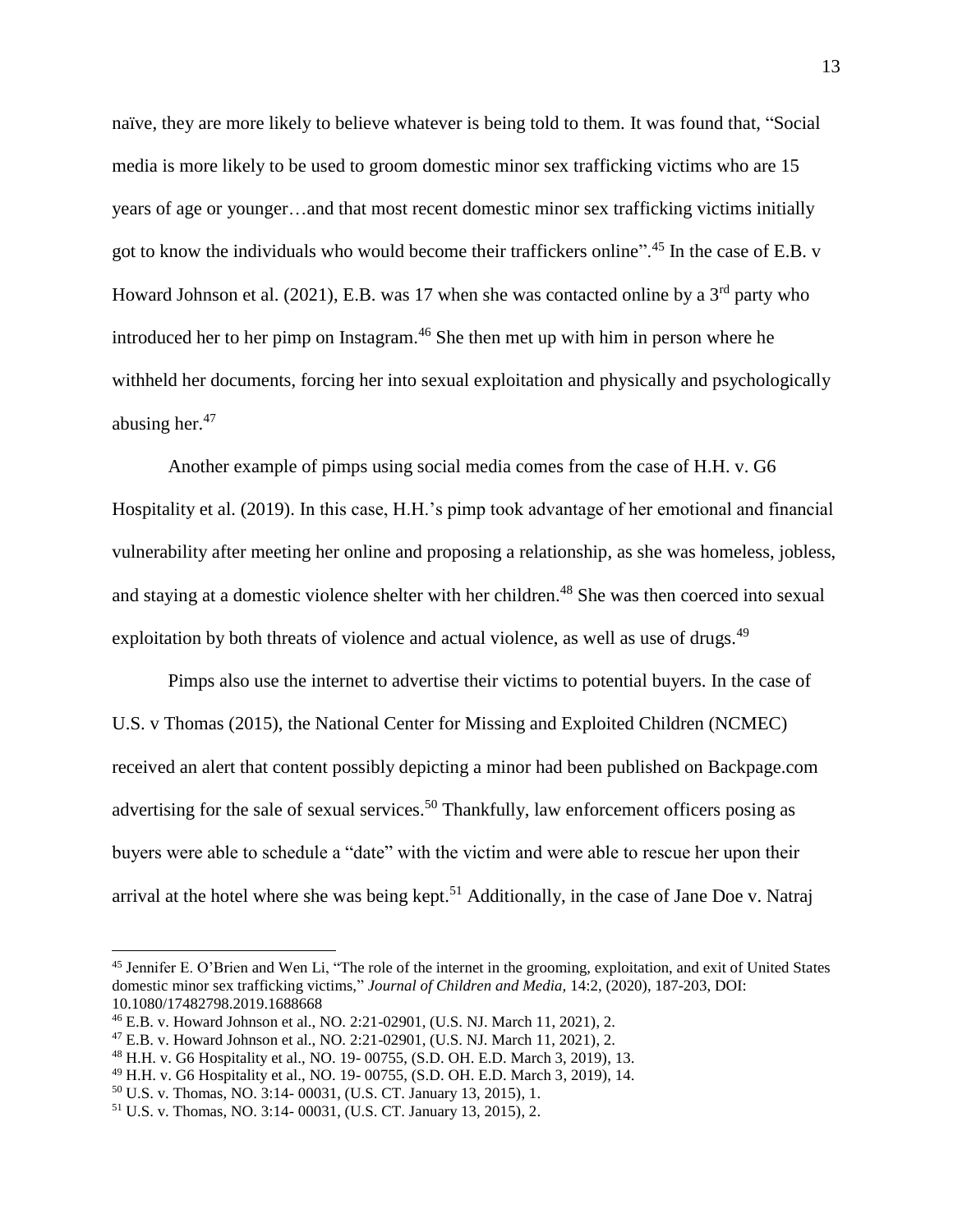Enterprises et al., it is stated that the victim had her "appointments" scheduled for her through internet ads placed online, and was kept awake for days at a time by using drugs and energy drinks because her pimp knew if she was asleep, then she was not making him any money.<sup>52</sup>

## Responses to Pimping:

 $\overline{a}$ 

There are pimping and pandering laws to address these issues in the U.S. For example, in Virginia, pimping is criminalized under VA Code § 18.2-357. Receiving money from earnings of male or female prostitute; penalties, in which:

"Any person who shall knowingly receive any money or other valuable thing from the earnings of any male or female engaged in prostitution, except for a consideration deemed good and valuable in law, shall be guilty of pandering, punishable as a Class 4 felony. Any person who violates this section by receiving money or other valuable thing from a person under the age of 18 is guilty of a Class 3 felony".<sup>53</sup>

In Virginia, pimping charges can lead to a maximum 10-year jail sentence, as well as a \$100,000 fine.<sup>54</sup>

To address pimping at its source of demand first offender programs, or john schools were created in the early 1990's. Many times, upon their arrest, buyers of sex are given the choice of facing prosecution or attending a course to educate them on the harms associated with prostitution.<sup>55</sup> The purpose of john schools is to educate buyers on the dangers of prostitution and

 $52$  Jane Doe v. Natraj Enterprises et al., NO. 2021, (SC. May 26, 2021), 7.

<sup>53</sup> "Virginia Law: Code of Virginia," Law Information System, accessed May 14, 2022, <https://law.lis.virginia.gov/vacode/title18.2/chapter8/section18.2-357/>

<sup>54</sup> "Solicitation Prostitution Virginia Solicitation Prostitution VA Minor," Law Offices of SRIS P.C., accessed May 14, 2022, <https://srislawyer.com/virginia-prostitution-lawyer-solicitation-laws-penalties-va-sex-crimes-defense/>

<sup>55</sup> Kimberly Kotrla, "Domestic minor sex trafficking in the United States," *Social work* 55, no. 2 (2010): 181-187.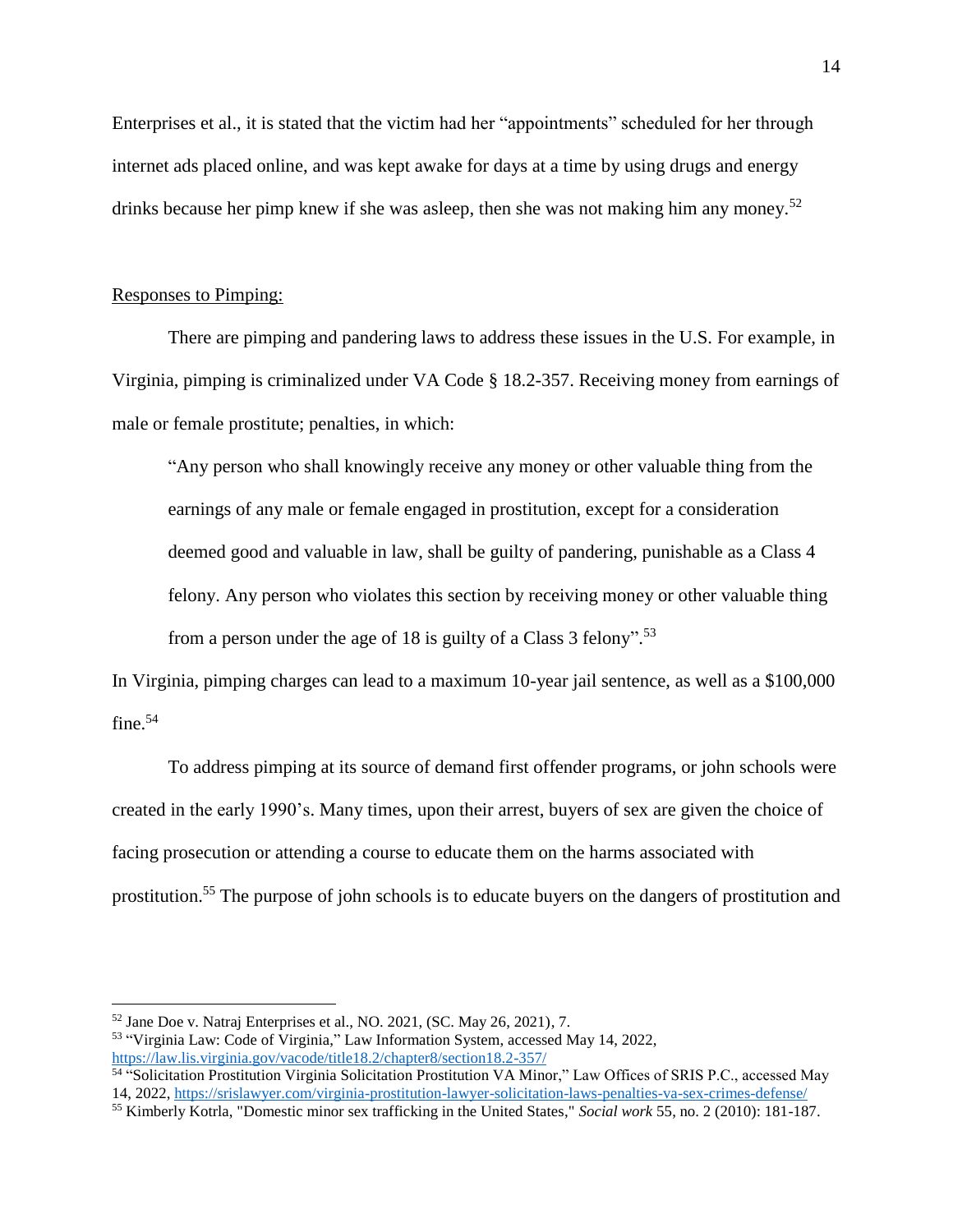reintegrate offenders through behavioral change.<sup>56</sup> While the efficacy of these programs has been thoroughly debated, the opportunity to hear from former prostitutes and victims of sexual exploitation about the dangers of buying sex can be of immense value in bringing more awareness to the issue of pimping.

Previously under Section 230 of the Communications Decency Act (CDA), internet providers were free of taking responsibility and accountability for occurrences on their websites. However, this changed when the components of the Fight Online Sex Trafficking Act and the Stop Enabling Sex Traffickers Act were comprised to form FOSTA-SESTA, which was signed into law in 2018. Criminal and civil liabilities under FOSTA-SESTA were extended to online providers or distributors who have been discovered to be promoting or facilitating prostitution of sex trafficking.<sup>57</sup> After being signed into law, FOSTA-SESTA resulted in websites such as dating websites shutting down, or websites increasing their censorship of content, for example Instagram and Tumblr.<sup>58</sup>

There are also civil society organizations helping victims of pimping with the psychological issues that they may experience, such as Stockholm Syndrome, depression, anxiety, and Post-Traumatic Stress Disorder (PTSD). Shared Hope International provides survivor-informed care for sex trafficking victims, which includes facilities that provide mental health care.<sup>59</sup> Additionally, Freedom of Mind Resource Center provides intensive recovery

<sup>56</sup> Julia Rigal, "Ending Prostitution Exploitation: How New York State Can Better Support Survivors of the Sex Trade through Legislative Reform," *Colum. J. Gender & L.* 40 (2020): 490.

<sup>57</sup> Lindsay B. Gezinski et al., "Sex Trafficking and Technology: A Systematic Review of Recruitment and Exploitation," Journal of Human Trafficking, (2022), 2, DOI: 10.1080/23322705.2022.2034378 <sup>58</sup> Lindsay B. Gezinski at al., 2.

<sup>&</sup>lt;sup>59</sup> "Restorative Development," Shared Hope International, accessed May 15, 2022, https://sharedhope.org/what-wedo/restore/services/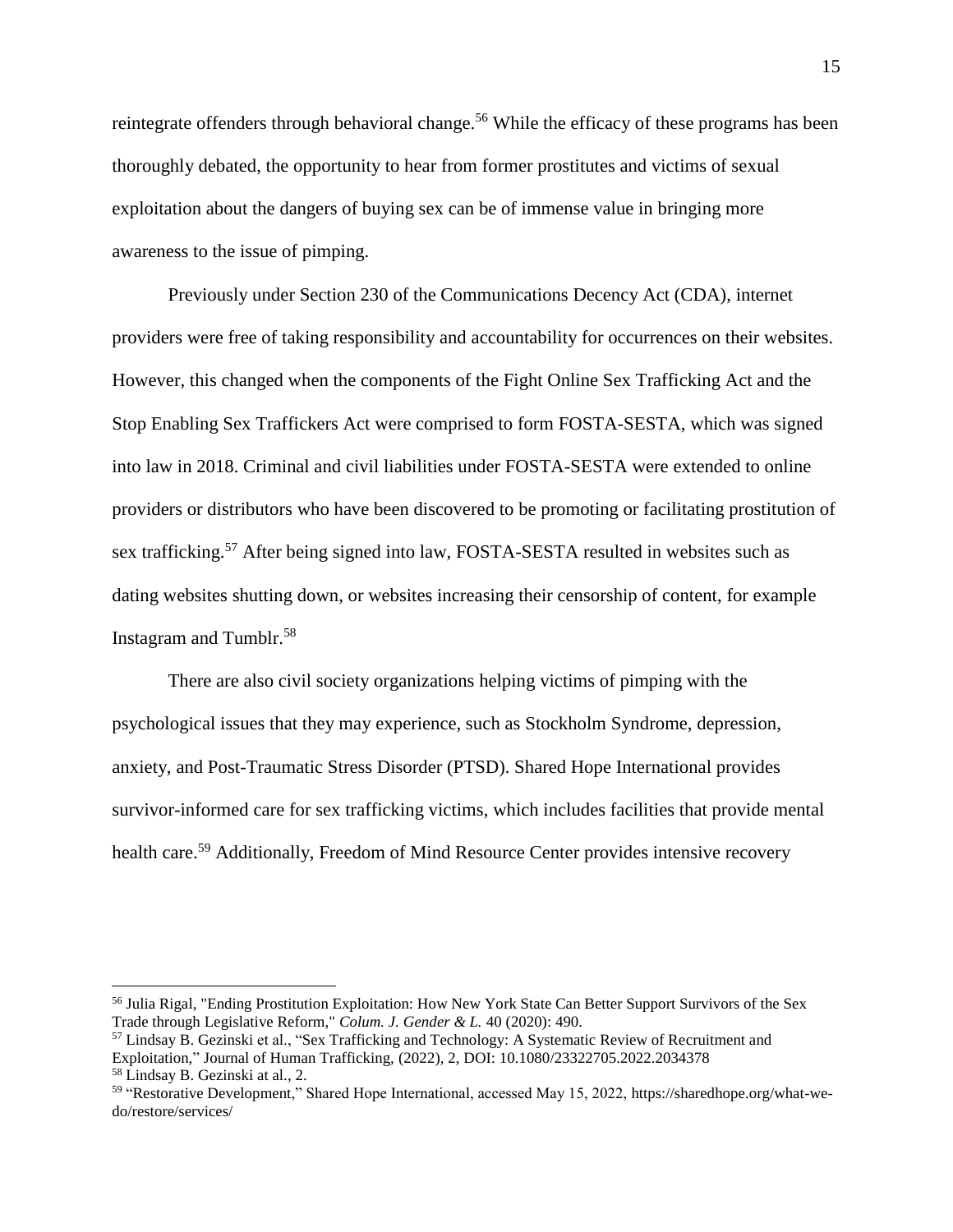services that use the freedom of mind approach to recovery and healing, recommended for those who have been members of high-control groups, such as victims of pimping.<sup>60</sup>

#### Recommendations:

 $\overline{a}$ 

It is important to increase the public's awareness about the issue of pimping online. Public schools should incorporate education on the issue of pimping into their health science classes for students in K-12 with the appropriate curriculum for each age group. This could involve teaching about not talking to strangers online for younger children, and more in-depth curriculum on pimping for older children informing them of some of the things pimps may say in order to attempt to recruit them, as well as the harsh realities that victims face at the hands of their pimps.

Speaking more generally, a public information campaign against pimp glorification in the media would be helpful in addressing the issue of pimping in the U.S. The campaign could highlight the groups most vulnerable to being targeted by pimps, as well as data to back up the information. The campaign could also highlight the ways in which traffickers recruit their victims such as through romance or providing a job opportunity. It would also be helpful to give the number of the National Human Trafficking Hotline along with the other information in the public information campaign, so individuals can call and report suspicious activity, or report their own situation if they are a victim.

The expansion of john classes to those who are likely to come into contact with victims of sexual exploitation due to their work environments would also be helpful in addressing the issue of pimping in the U.S. This would include individuals working in trucking, health care

<sup>&</sup>lt;sup>60</sup> "Intensive Recovery Services," Freedom of Mind Resource Center, accessed May 15, 2022, https://freedomofmind.com/ex-member-recovery/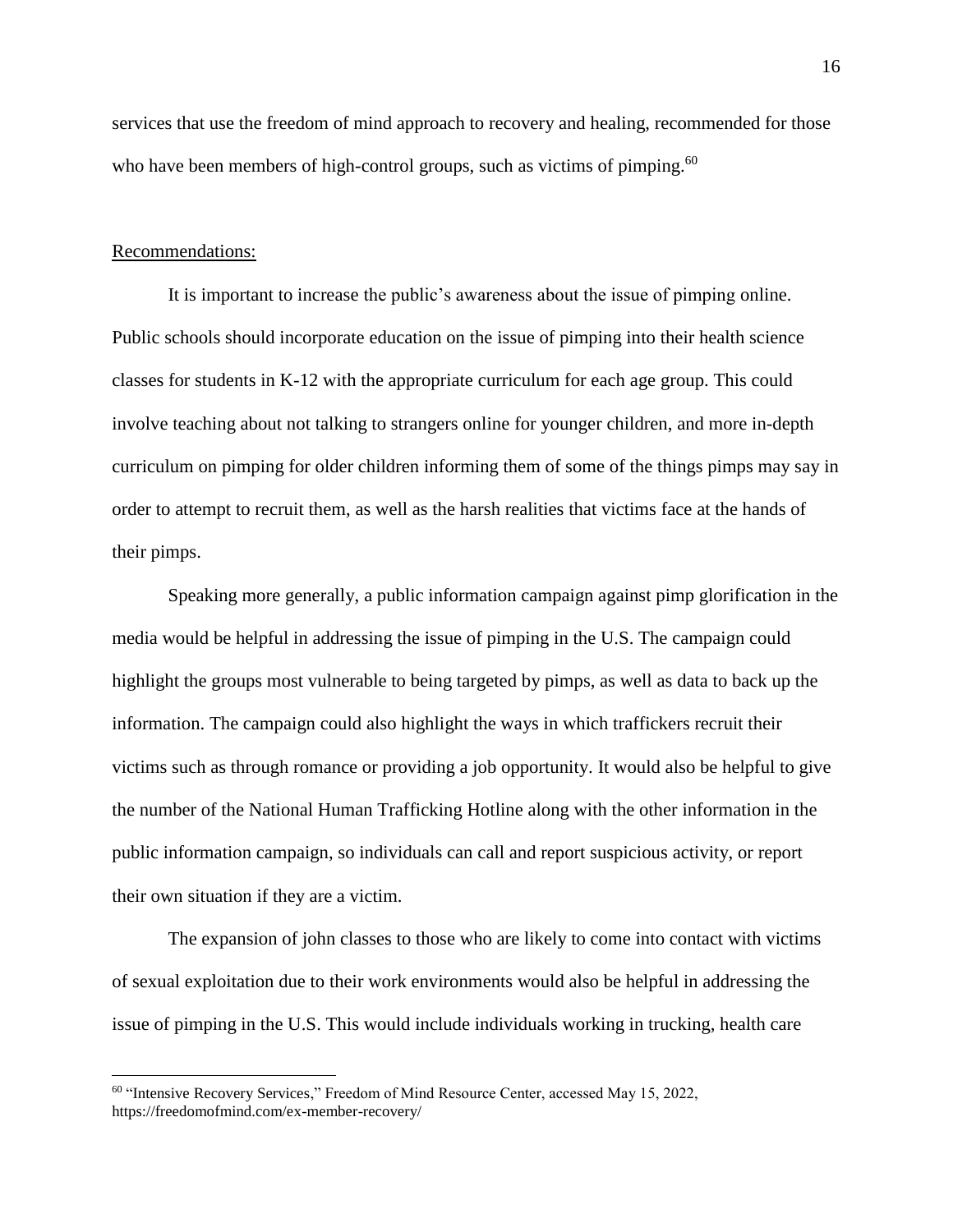providers, first responders, and hotel staff in order to inform them about the dangers of prostitution and signs of pimping. Perhaps if individuals in professions like these were aware of the dangers and signs of pimping, they would be more likely to report it rather than mind their business thinking that the women may be consenting sex workers.

One way to address the issue at the source of the demand is through increasing punishments for the buyers. Every state in the U.S. has their own penalties for the buyers of sex, however increasing these penalties could serve as a deterrent for those thinking about purchasing sex, especially from minors. Focusing on punishing the buyer rather than the prostitute or victim in this case is important in addressing the issue of pimping. The punishment of prostitutes leads to feelings of resentment towards police, and when individuals are victims of sex trafficking, they may feel that they will be criminalized if they go to the police to try and receive help which ends up being a large barrier to reporting their situation.

In addition to harsher penalties for buyers, harsher penalties for companies that facilitate pimping may also be useful in addressing pimping in the U.S. This would include businesses that allow pimping on within their facilities such as hotels, as well as online facilitators like social media platforms. With harsher penalties for companies facilitating pimping, it may serve as a deterrent for further allowing this activity on their platforms, as well as an incentive to monitor their platforms more closely.

Increased victims' services may also help in addressing the problem of pimping in the U.S. In order for victims to be properly reintegrated into society and have less of a chance of being re-trafficked by their pimp, proper services are vital. Victims of pimping would benefit from psychological services to detach them from their trauma bonds to their pimp, financial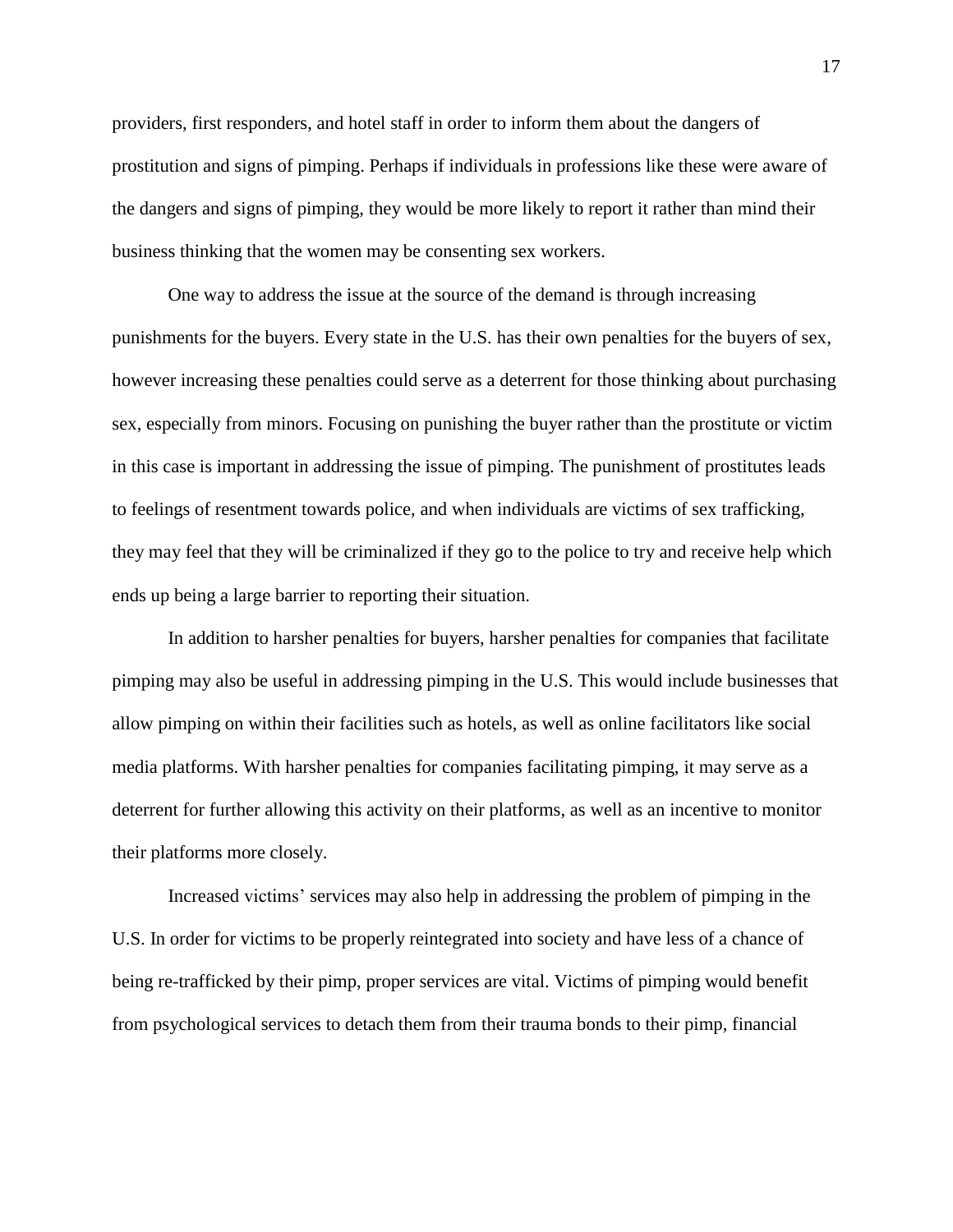services to get them back on their feet, help with transportation, assistance finding proper employment, and basic needs such as food and housing.

As for addressing pimping at the level of the pimps themselves, it is recommended that there be more legal accountability, which includes the arrest, prosecution, conviction, and sentencing of pimps equal to the crime committed. There have been relatively few cases in which pimps have been charged due in part to the justice system which places more emphasis on punishing the victims of pimps, seen as consenting prostitutes, and takes fewer actions towards punishing the pimps themselves.<sup>61</sup> This is also due to the fact that many times, pimps, whose actions meet many of the criteria that fit the crime of human trafficking in the form of sexual exploitation, are instead charged with lesser crimes.<sup>62</sup> Additionally, pimps should also be ordered to pay restitution to their victims, as they profited off of their exploitation.

Finally, as is suggested by Elrod (2019), one recommendation to addressing the issue of pimping in the U.S. is by creating a new federal offense for pimping to better address the blurred line that exists between pimping and sex trafficking. <sup>63</sup> Many elements within sex trafficking are also seen present in pimping, but they can be hard to prove within a court of law, which allows pimps and traffickers to continue profiting from their crimes.<sup>64</sup> With a new federal offense to address pimping in the U.S, pimps would be better held liable for their crimes against their victims.

<sup>61</sup> Shay-Ann Heiser Singh, "The Predator Accountability Act: Empowering Women in Prostitution to Pursue Their Own Justice," *DePaul Law Review* 56, no. 3 (2014), 1042.

 $62$  Amy Farrell et al., "New laws but few cases: Understanding the challenges to the investigation and prosecution of human trafficking cases," *Crime, Law and Social Change* 61, no. 2 (2014): 139.

<sup>&</sup>lt;sup>63</sup> John Elrod, "Filling the Gap: Refining Sex Trafficking Legislation to Address the Problem of Pimping," *Vanderbilt Law Review 68,* no. 3 (2019), 966,

<https://scholarship.law.vanderbilt.edu/cgi/viewcontent.cgi?article=1187&context=vlr> <sup>64</sup> John Elrod, 989.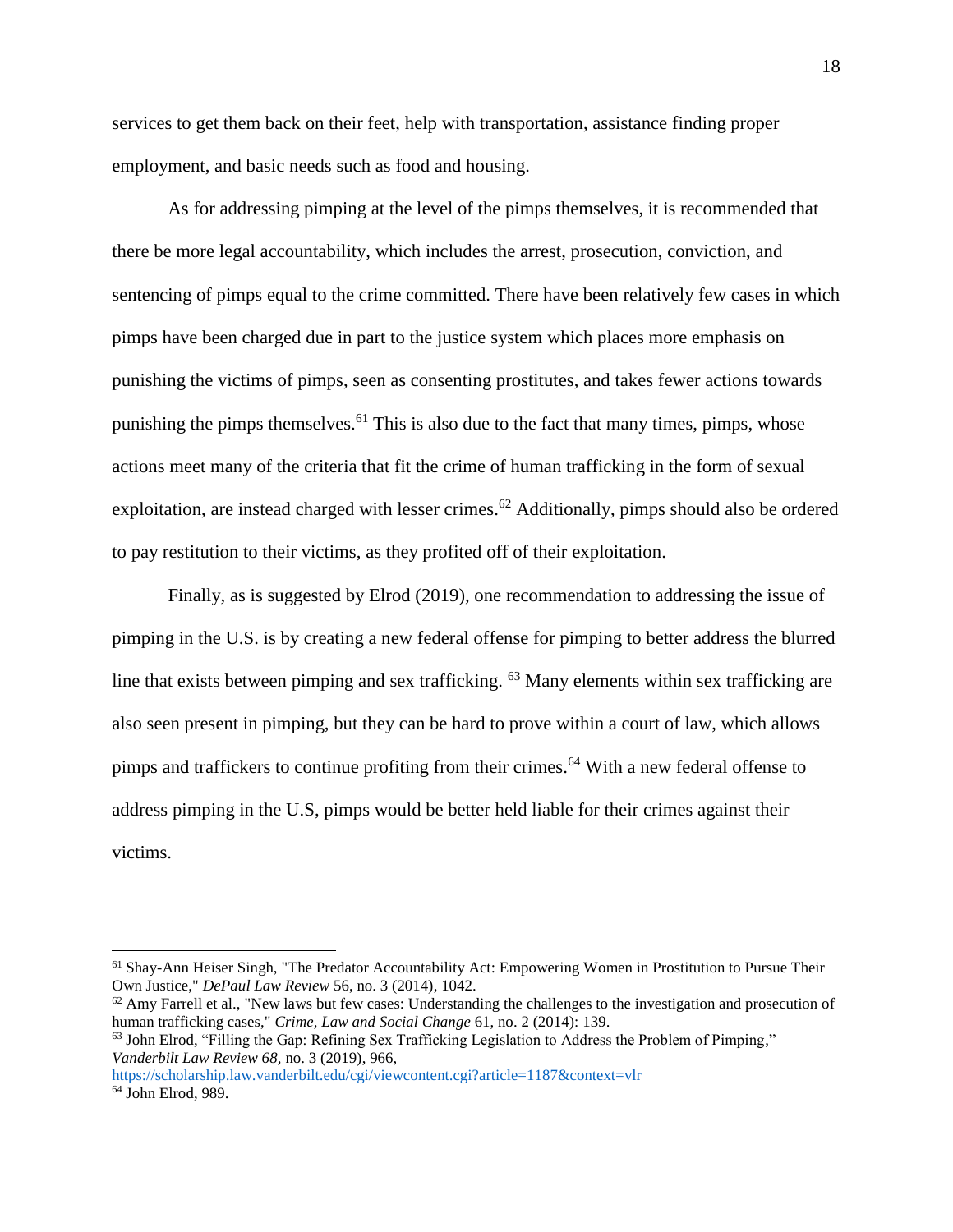## Conclusion:

Contrary to popular belief, pimping is not a victimless crime in which individuals are consenting of the sexual acts that they engage in, as well as the situations with their pimp that they find themselves trapped in. Pimps prey on and victimize those who are vulnerable due to a wide range of attributes. In order to better address the issue of pimping in the U.S., it is crucial that we hold businesses, such as hotels and internet providers, accountable for allowing pimps to commit their crimes through the use of their platforms. Furthermore, in addressing the fact that there have been few cases in which pimps have been charged, pimps must be held accountable for their actions through prosecution, being given appropriate prison sentences to fit their crimes, and paying financial restitution to their victims. Addressing the glorification of pimps in the media is also crucial to bringing attention to the reality of pimping, in that the dehumanization and sexualization of women is not appropriate, and pimps engage in behaviors that consist of major abuses of human rights. Finally, helping victims of pimping is crucial to addressing this issue in order to lessen the chances of them being re-trafficked, and perhaps assisting in the cycle of victimization by recruiting other victims or becoming pimps themselves.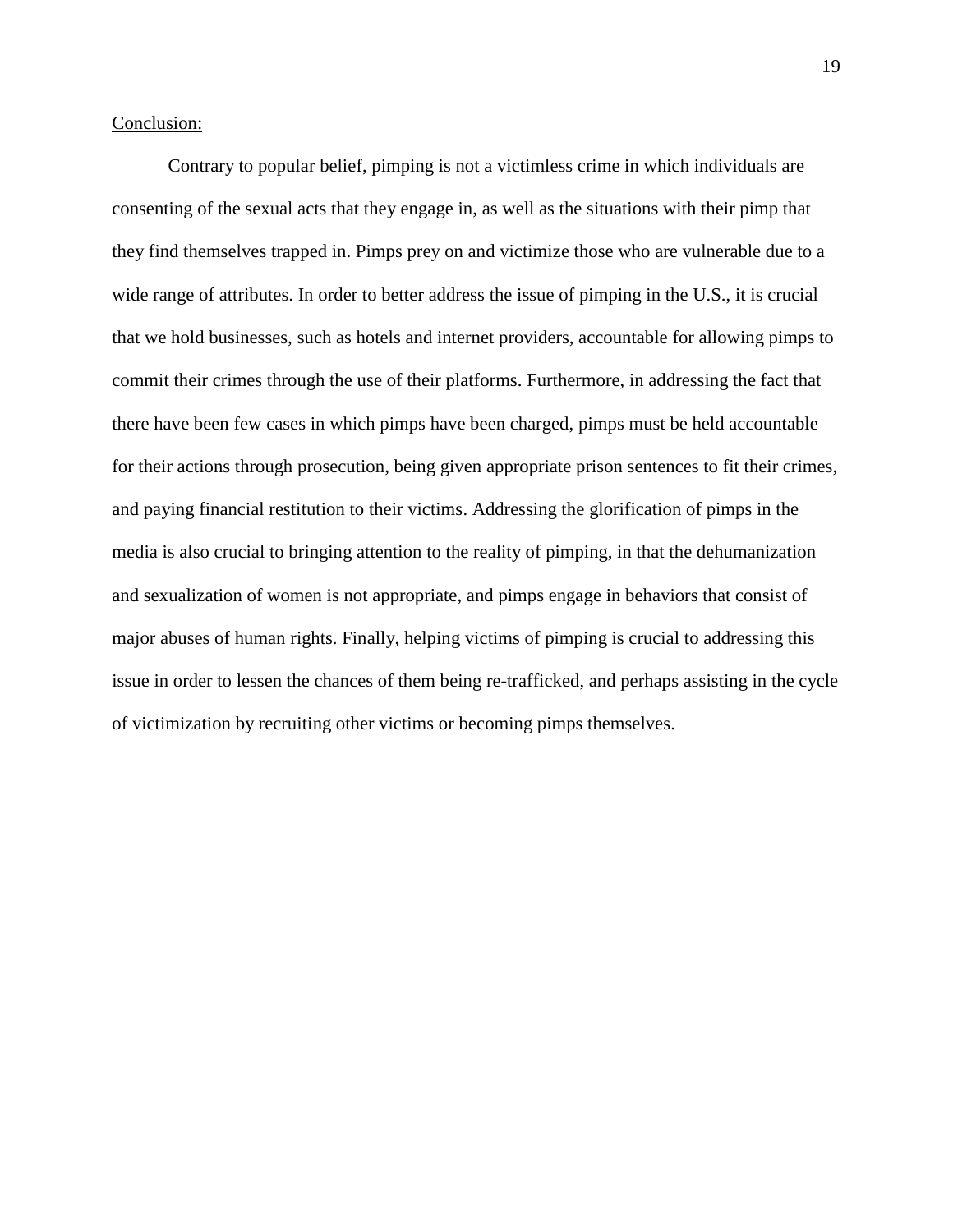### Bibliography

- A.B. v. Marriott International Inc., NO. 2:19-05770, (E.D. PA. July 6, 2020).
- A.C. v. Red Roof Inns Inc. et al., NO. 2:19- cv-04965, (S.D. O.H. E.D. February 6, 2020).
- Bedard, Mike. "Original Song Every Oscar Winning Song, Ranked." Studio Binder. October 28, 2019. <https://www.studiobinder.com/blog/best-original-song/>
- Camacho, Fernando. "Sexually Exploited Youth: A View from the Brench." *Touro L. Rev.* 31 (2014): 377.
- "Chaabian Boyz". Genius. March 23, 2019.<https://genius.com/Frenzo-harami-chaabian-boyz-lyrics>
- C.K. v. Wyndham Hotels and Resorts Inc et al., NO. 3:19-cv-01412, (M.D. F.L. December 9, 2019).
- Clawson, Heather, Nicole Dutch, Amy Solomon, and Lisa Grace. "Human Trafficking into and Within the United States: A Review of the Literature." (August 29, 2009).

<https://aspe.hhs.gov/reports/human-trafficking-within-united-states-review-literature-0>

- Dank, Meredith, Bilal Khan, Mitchell Downey, Cybele Kotonias, Deborah, Mayer, Colleen Owens, Laura Pacifici, and Lilly Yu. "Estimating the Size and Structure of the Underground Commercial Sex Economy in Eight Major U.S. Cities." *The Urban Institute.* (March, 2014). [https://www.urban.org/sites/default/files/publication/22376/413047-estimating-the-size-and](https://www.urban.org/sites/default/files/publication/22376/413047-estimating-the-size-and-structure-of-the-underground-commercial-sex-economy-in-eight-major-us-cities_0_1.pdf)[structure-of-the-underground-commercial-sex-economy-in-eight-major-us-cities\\_0\\_1.pdf](https://www.urban.org/sites/default/files/publication/22376/413047-estimating-the-size-and-structure-of-the-underground-commercial-sex-economy-in-eight-major-us-cities_0_1.pdf)
- Department of Justice. "Franklin County Man Sentenced on Human Trafficking Charges." *Department of Justice.* (November 8, 2015).
- Department of Justice. "Orange County Gang Members Sentenced for Sex Trafficking of Minor." *Department of Justice.* (December 18, 2014).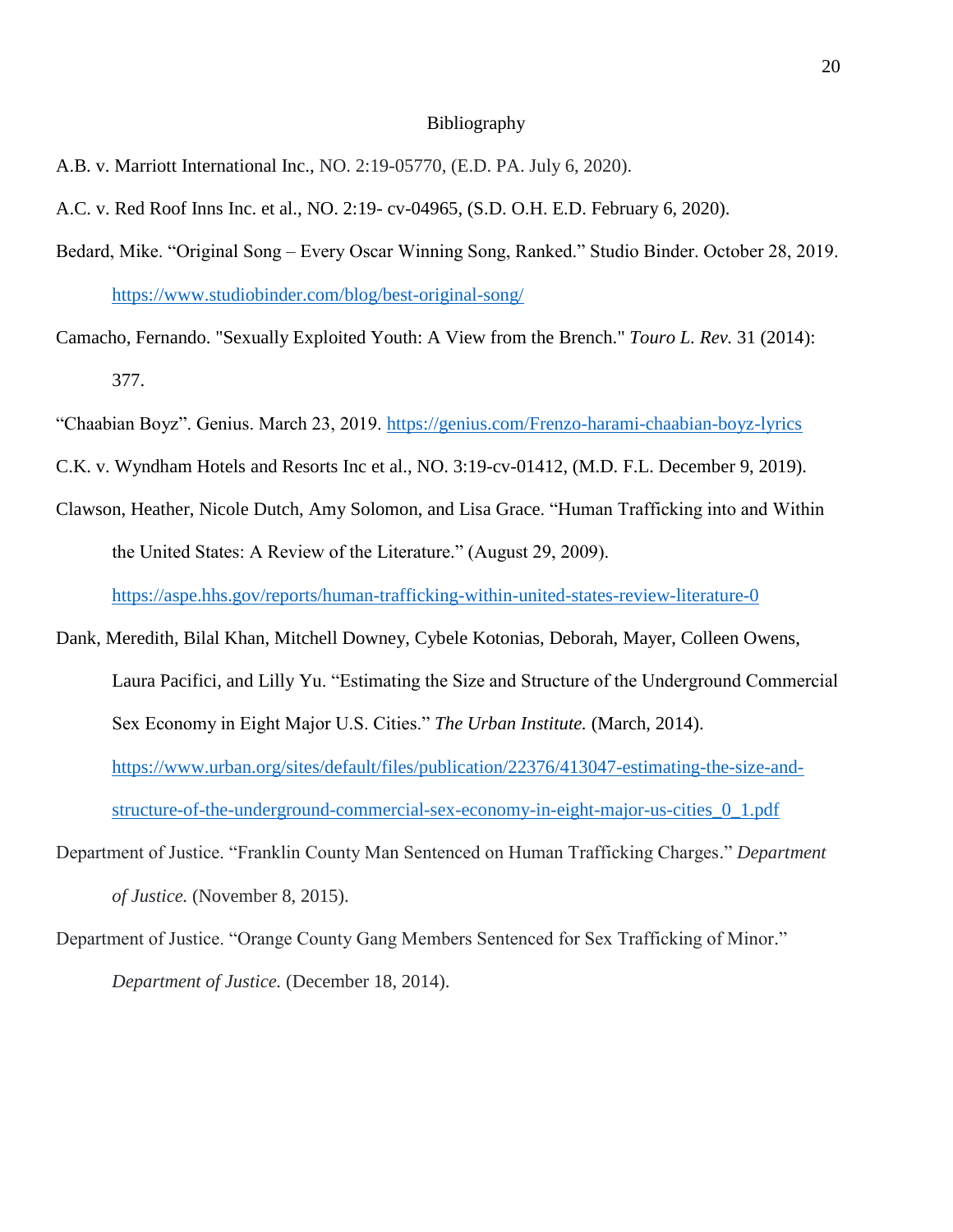- Duncan, Alexandra, and Dana DeHart. "Provider Perspectives on Sex Trafficking: Victim Pathways, Service Needs, & Blurred Boundaries." *Victims & Offenders*, 14:4, (2019): 510-531, DOI: 10.1080/15564886.2019.1595241
- E.B. v. Howard Johnson et al., NO. 2:21-02901, (U.S. NJ. March 11, 2021).
- Elrod, John. "Filling the Gap: Refining Sex Trafficking Legislation to Address the Problem of Pimping." *Vanderbilt Law Review 68,* no. 3 (2019).

<https://scholarship.law.vanderbilt.edu/cgi/viewcontent.cgi?article=1187&context=vlr>

- Farrell, Amy, Colleen Owens, and Jack McDevitt. "New laws but few cases: Understanding the challenges to the investigation and prosecution of human trafficking cases." *Crime, Law and Social Change* 61, no. 2 (2014): 139-168.
- Gezinski, Lindsay, and Kwynn M. Gonzalez-Pons. "Sex Trafficking and Technology: A Systematic Review of Recruitment and Exploitation." *Journal of Human Trafficking*, (2022), DOI: 10.1080/23322705.2022.2034378
- Heiges, Moira. "From the inside out: Reforming state and local prostitution enforcement to combat sex trafficking in the United States and abroad." *Minnesota Law Review* 94 (2009): 428.
- Heiser Singh, Shay-Ann M. "The Predator Accountability Act: Empowering Women in Prostitution to Pursue Their Own Justice." *DePaul Law Review* 56, no. 3 (2014): 1042.

H.H. v. G6 Hospitality et al., NO. 19- 00755, (S.D. OH. E.D. March 3, 2019).

- Hopkins, Cherice. "Past Is Present: Historical Effects of Sex Trade on Women/Girls of Color Today." Vimeo, (n.d.), video, [https://vimeo.com/416106659.](https://vimeo.com/416106659)
- Human Trafficking Institute. "2020 Federal Human Trafficking Report." *Human Trafficking Institute.*  (2020)<https://traffickinginstitute.org/federal-human-trafficking-report/>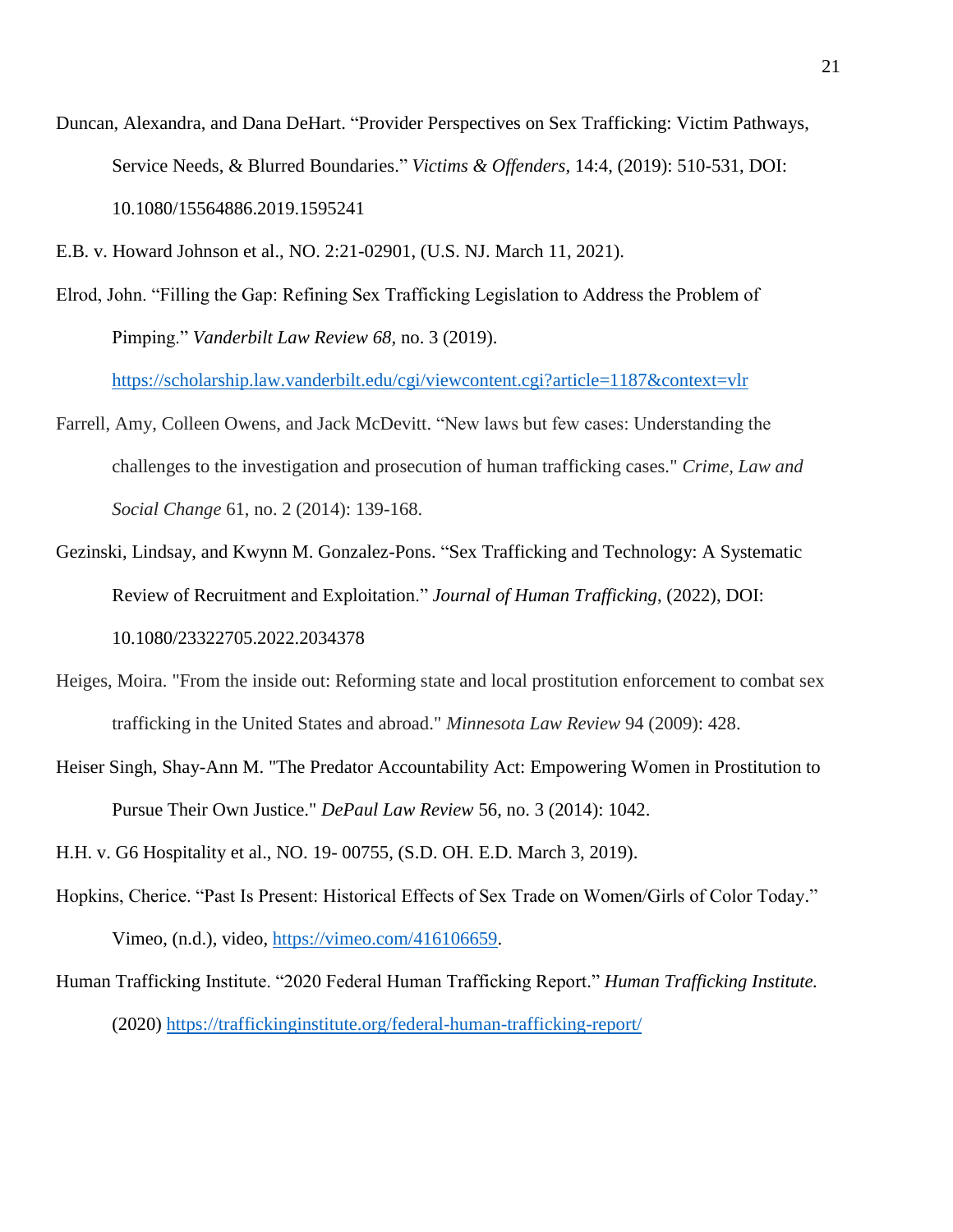"Intensive Recovery Services." Freedom of Mind Resource Center. Accessed May 15, 2022, <https://freedomofmind.com/ex-member-recovery/>

Jane Doe v. Natraj Enterprises et al., NO. 2021, (SC. May 26, 2021).

- Jennifer E. O'Brien, and Wen Li. "The role of the internet in the grooming, exploitation, and exit of United States domestic minor sex trafficking victims." *Journal of Children and Media*, 14:2, (2020): 187-203, DOI: 10.1080/17482798.2019.1688668
- Kotrla, Kimberly. "Domestic Minor Sex Trafficking in the United States." *Social Work* 55, no. 2 (2010): 181–87.<http://www.jstor.org/stable/23719974>
- Marcin, Steve. "Prostitution and Human Trafficking: A Paradigm Shift." Law Enforcement Bulletin. (March 5, 2013). [https://leb.fbi.gov/articles/featured-articles/prostitution-and-human-trafficking](https://leb.fbi.gov/articles/featured-articles/prostitution-and-human-trafficking-a-paradigm-shift)[a-paradigm-shift](https://leb.fbi.gov/articles/featured-articles/prostitution-and-human-trafficking-a-paradigm-shift)
- Marcus, Anthony, Amber Horning, Ric Curtis, Jo Sanson, and Efram Thompson. "Conflict and agency among sex workers and pimps: A closer look at domestic minor sex trafficking." *The ANNALS of the American Academy of Political and Social Science* 653, no. 1 (2014): 225-246.
- Merriam-Webster.com Dictionary. s.v. "pimp." Accessed May 6, 2022. [https://www.merriam](https://www.merriam-webster.com/dictionary/pimp)[webster.com/dictionary/pimp.](https://www.merriam-webster.com/dictionary/pimp)
- Mollema, Nina. "Follow the Leader: Best Practices to Combat Human Trafficking in the United States." *The Comparative and International Law Journal of Southern Africa* 48, no. 1 (2015): 1–41. [http://www.jstor.org/stable/26203825.](http://www.jstor.org/stable/26203825)
- Office on Trafficking in Persons. "Fact Sheet: Human Trafficking." U.S. Department of Health & Human Services. Accessed May 5, 2022. https://www.acf.hhs.gov/otip/factsheet/resource/fshumantrafficking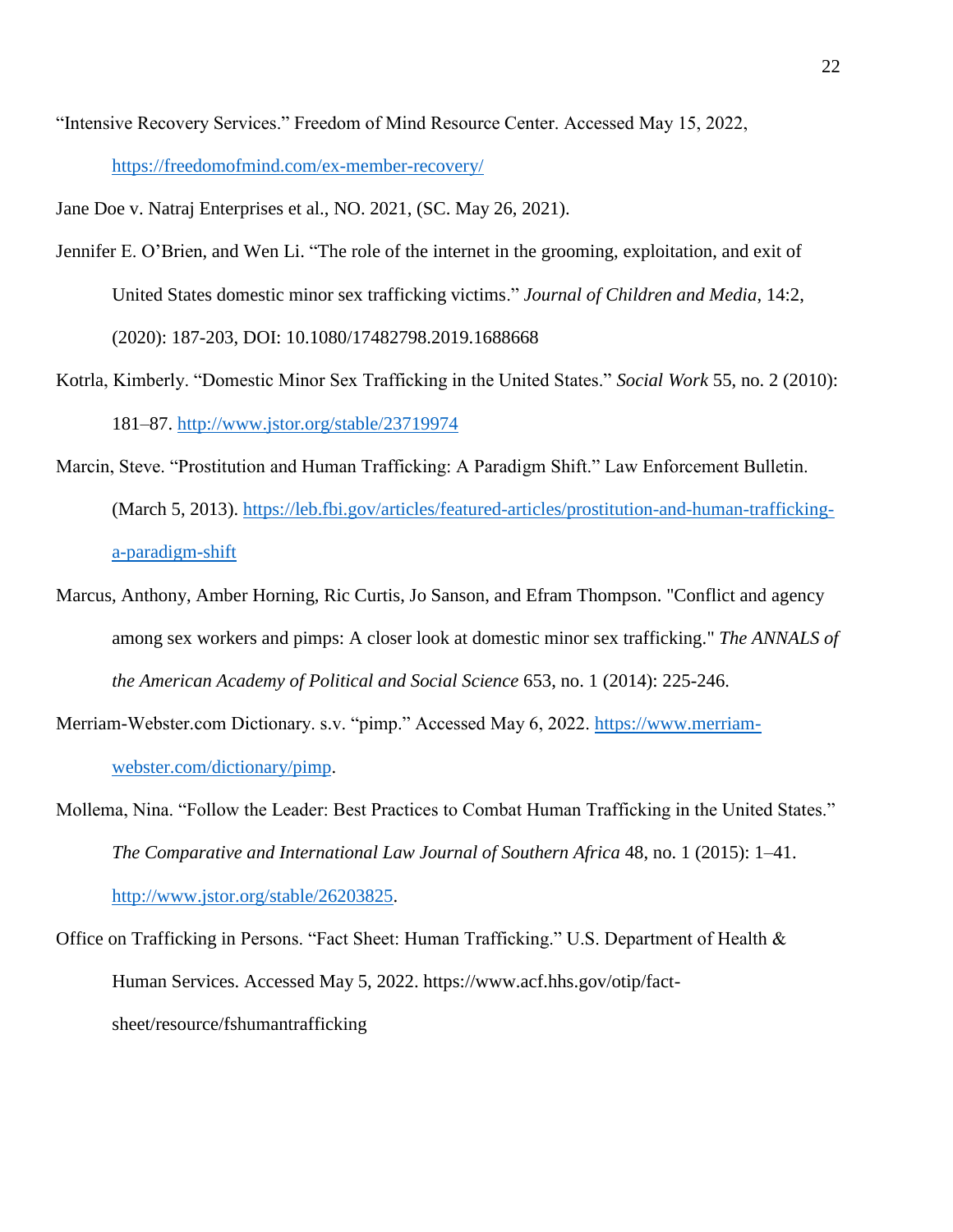- Reed, Shon, Alexis Kennedy, Michele Decker, and Andrea Cimino. "Friends, Family, and Boyfriends: An Analysis of Relationship Pathways Into Commercial Sexual Exploitation." *Child Abuse & Neglect* 90*,* (2019): 1. <https://doi.org/10.1016/j.chiabu.2019.01.016>
- "Restorative Development." Shared Hope International. Accessed May 15, 2022 <https://sharedhope.org/what-we-do/restore/services/>
- Rigal, Julia. "Ending Prostitution Exploitation: How New York State Can Better Support Survivors of the Sex Trade through Legislative Reform." *Colum. J. Gender & L.* 40 (2020): 490.
- Roe-Sepowitz, Dominique, James Gallagher, Markus Risinger, and Kristine Hickle. "The sexual exploitation of girls in the United States: The role of female pimps." *Journal of Interpersonal Violence* 30, no. 16 (2015): 2814-2830.
- Shelley, Louise. *Human Trafficking: A Global Perspective*. New York, NY: Cambridge University Press, 2010.
- "Solicitation Prostitution Virginia Solicitation Prostitution VA Minor." Law Offices of SRIS P.C. Accessed May 14, 2022. https://srislawyer.com/virginia-prostitution-lawyer-solicitation-lawspenalties-va-sex-crimes-defense/
- "The Profits of Pimping: Abolishing Sex Trafficking in the United States." *U.S. Department of State*  (July 10, 2008)[.https://2001-2009.state.gov/g/tip/rls/rm/2008/107297.htm](https://2001-2009.state.gov/g/tip/rls/rm/2008/107297.htm)
- United Nations: Office on Drugs and Crime. "The Crime: Defining Human Trafficking." United Nations. Accessed May 5, 2022. https://www.unodc.org/unodc/en/human-trafficking/crime.html
- United States Department of State. "2021 Trafficking in Persons Report." U.S. Department of State.

(2021), 584.<https://www.state.gov/reports/2021-trafficking-in-persons-report/>